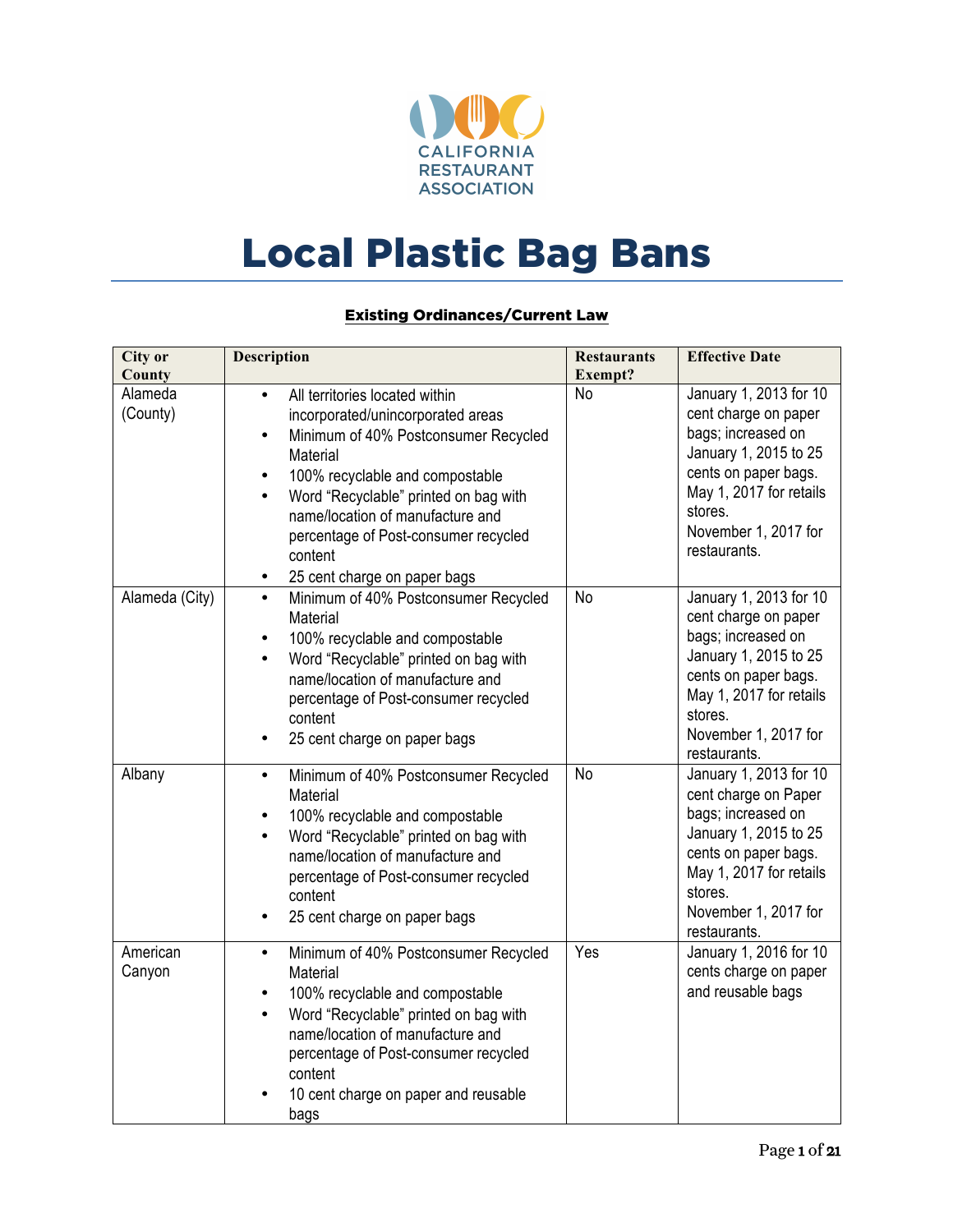| <b>Belmont</b>    |                                                               | Yes |                                               |
|-------------------|---------------------------------------------------------------|-----|-----------------------------------------------|
|                   | Minimum of 40% Postconsumer Recycled<br>$\bullet$<br>Material |     | April 22, 2013 for 10<br>cent charge on paper |
|                   | 100% recyclable and compostable                               |     | bags; increased on                            |
|                   | Word "Recyclable" printed on bag with                         |     | January 1, 2015 to 25                         |
|                   |                                                               |     | cents on paper bags.                          |
|                   | name/location of manufacture and                              |     |                                               |
|                   | percentage of Post-consumer recycled                          |     |                                               |
|                   | content                                                       |     |                                               |
|                   | 25 Cent charge on paper bags                                  |     |                                               |
| <b>Belvedere</b>  | Minimum of 40% Postconsumer Recycled<br>$\bullet$             | Yes | June 9, 2014 for 10                           |
|                   | Material                                                      |     | cent charge on paper                          |
|                   | 100% recyclable and compostable<br>$\bullet$                  |     | bags; increased on                            |
|                   | Word "Recyclable" printed on bag with                         |     | January 1, 2015 to 25                         |
|                   | name/location of manufacture and                              |     | cents on paper bags                           |
|                   | percentage of Post-consumer recycled                          |     |                                               |
|                   |                                                               |     |                                               |
|                   | content                                                       |     |                                               |
| Berkeley          | 25 Cent charge on paper bags<br>$\bullet$                     | No  | January 1, 2013 for 10                        |
|                   | Minimum of 40% Postconsumer Recycled<br>Material              |     |                                               |
|                   |                                                               |     | cent charge on paper<br>bags; increased on    |
|                   | 100% recyclable and compostable                               |     |                                               |
|                   | Word "Recyclable" printed on bag with<br>$\bullet$            |     | January 1, 2015 to 25                         |
|                   | name/location of manufacture and                              |     | cents on paper bags.                          |
|                   | percentage of Post-consumer recycled                          |     | May 1, 2017 for retails                       |
|                   | content                                                       |     | stores.                                       |
|                   | 25 cent charge on paper bags<br>٠                             |     | November 1, 2017 for                          |
|                   |                                                               |     | restaurants.                                  |
| <b>Brisbane</b>   | Minimum of 40% Postconsumer Recycled<br>$\bullet$             | Yes | April 22, 2013 for 10                         |
|                   | Material                                                      |     | cent charge on paper                          |
|                   | 100% recyclable and compostable<br>$\bullet$                  |     | bags; increased on                            |
|                   | Word "Recyclable" printed on bag with<br>$\bullet$            |     | January 1, 2015 to 25                         |
|                   | name/location of manufacture and                              |     | cents on paper bags.                          |
|                   | percentage of Post-consumer recycled                          |     |                                               |
|                   | content                                                       |     |                                               |
|                   |                                                               |     |                                               |
|                   | 25 cent charge on paper bags                                  | Yes |                                               |
| <b>Burlingame</b> | Minimum of 40% Postconsumer Recycled<br>$\bullet$             |     | April 22, 2013 for 10                         |
|                   | Material                                                      |     | cent charge on paper                          |
|                   | 100% recyclable and compostable                               |     | bags; increased on                            |
|                   | Word "Recyclable" printed on bag with                         |     | January 1, 2015 to 25                         |
|                   | name/location of manufacture and                              |     | cents on paper bags.                          |
|                   | percentage of Post-consumer recycled                          |     |                                               |
|                   | content                                                       |     |                                               |
|                   | 25 cent charge on paper bags                                  |     |                                               |
| Calabasas         | 10 cent charge on paper bags<br>$\bullet$                     | Yes | July 1, 2011                                  |
| Calistoga         | Complete Single Use Bag Ban both Paper<br>$\bullet$           | No  | January 1, 2015                               |
|                   | and Plastic                                                   |     |                                               |
|                   | Paper bags can be purchased and needs                         |     |                                               |
|                   | to be itemized on the sales receipt                           |     |                                               |
|                   | Paper bag requirements: Minimum of 40%                        |     |                                               |
|                   | Postconsumer Recycled Material; 100%                          |     |                                               |
|                   | recyclable and compostable; Word                              |     |                                               |
|                   |                                                               |     |                                               |
|                   | "Recyclable" printed on bag with                              |     |                                               |
|                   | name/location of manufacture and                              |     |                                               |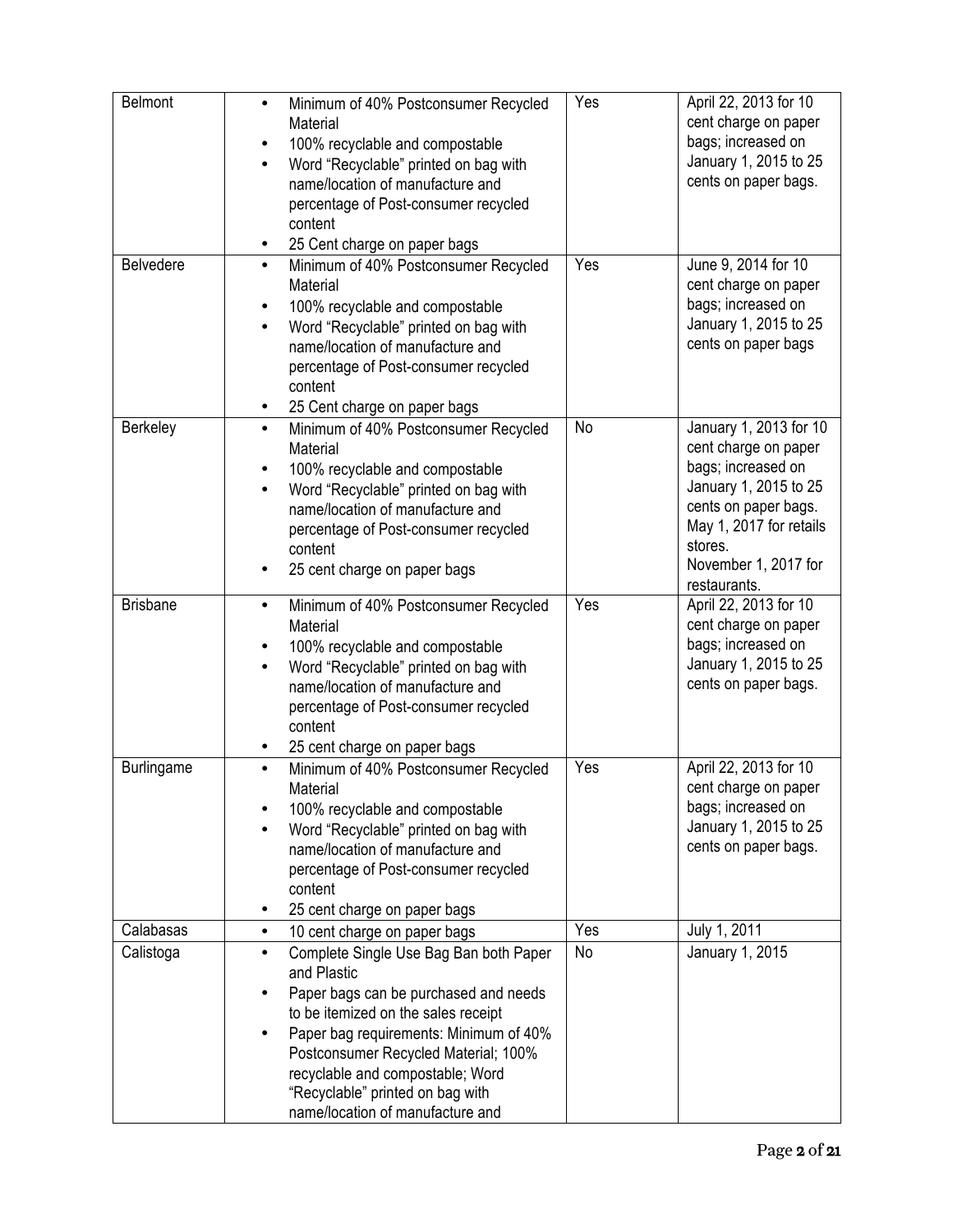| Campbell           | percentage of Post-consumer recycled<br>content.<br>Exempt Customers - Customer<br>participating in the California Special<br>Supplemental Food Program for Women,<br>Infants, and Children OR the Supplemental<br>Food Program<br>10 Cent charge on paper bags<br>Paper bag requirements: Minimum of 40%<br>$\bullet$<br>Postconsumer Recycled Material; 100%<br>recyclable and compostable; Word<br>"Recyclable" printed on bag with<br>name/location of manufacture and<br>percentage of Post-consumer recycled<br>content.<br>25 cent charge for a paper bag<br>٠ | Yes | January 27, 2014 for<br>10 cent charge on<br>paper bags; increased<br>on January 1, 2015 to<br>25 cents on paper<br>bags.                                                                                                               |
|--------------------|-----------------------------------------------------------------------------------------------------------------------------------------------------------------------------------------------------------------------------------------------------------------------------------------------------------------------------------------------------------------------------------------------------------------------------------------------------------------------------------------------------------------------------------------------------------------------|-----|-----------------------------------------------------------------------------------------------------------------------------------------------------------------------------------------------------------------------------------------|
| Capitola           | 25 cent charge for a paper bag<br>$\bullet$                                                                                                                                                                                                                                                                                                                                                                                                                                                                                                                           | Yes | April 10, 2013                                                                                                                                                                                                                          |
| Carmel-by-the-     | Plastic bag ban<br>$\bullet$                                                                                                                                                                                                                                                                                                                                                                                                                                                                                                                                          | Yes | February 3, 2013                                                                                                                                                                                                                        |
| Sea                | 10 cent charge on paper bags<br>٠                                                                                                                                                                                                                                                                                                                                                                                                                                                                                                                                     |     |                                                                                                                                                                                                                                         |
| Carpinteria        | Double bag ban: Paper and plastic<br>$\bullet$<br>Phased in from large retail store to all retail<br>establishments                                                                                                                                                                                                                                                                                                                                                                                                                                                   | Yes | July 11, 2012 large<br>retailer ban on plastic<br>and paper bags<br>April 11, 2013 small<br>retailer ban on plastic<br>bags                                                                                                             |
| Cathedral City     | Plastic bag ban<br>10 cent charge on paper bags                                                                                                                                                                                                                                                                                                                                                                                                                                                                                                                       | Yes | February 22, 2016 for<br>10 cents charge on<br>paper bags                                                                                                                                                                               |
| Chico              | Plastic bag ban<br>$\bullet$<br>10 cent charge on paper bags                                                                                                                                                                                                                                                                                                                                                                                                                                                                                                          | Yes | January 1, 2015 for<br>grocery and drug<br>stores.<br>January 1, 2016 for<br>convenience and<br>smaller markets.                                                                                                                        |
| Colma              | Plastic bag ban<br>Phased in charge for retail establishments<br>on recycled paper bags or reusable paper<br>bags                                                                                                                                                                                                                                                                                                                                                                                                                                                     | Yes | April 22, 2013 ban on<br>plastic bags for retail<br>establishments<br>December 31, 2014 for<br>10 cent charge on<br>recycled paper or<br>reusable bags<br>January 1, 2015 to 25<br>cent charge on<br>recycled paper or<br>reusable bags |
| Corte Madera       | Plastic bag ban<br>$\bullet$                                                                                                                                                                                                                                                                                                                                                                                                                                                                                                                                          | Yes | September 14, 2015                                                                                                                                                                                                                      |
|                    | 10 cent charge on paper bags                                                                                                                                                                                                                                                                                                                                                                                                                                                                                                                                          |     |                                                                                                                                                                                                                                         |
| <b>Culver City</b> | Plastic bag ban<br>$\bullet$<br>10 cent charge on paper bags in grocery,<br>drug and convenience stores                                                                                                                                                                                                                                                                                                                                                                                                                                                               | Yes | December 28, 2013                                                                                                                                                                                                                       |
| Cupertino          | Plastic bag ban<br>$\bullet$                                                                                                                                                                                                                                                                                                                                                                                                                                                                                                                                          | Yes | October 1, 2013                                                                                                                                                                                                                         |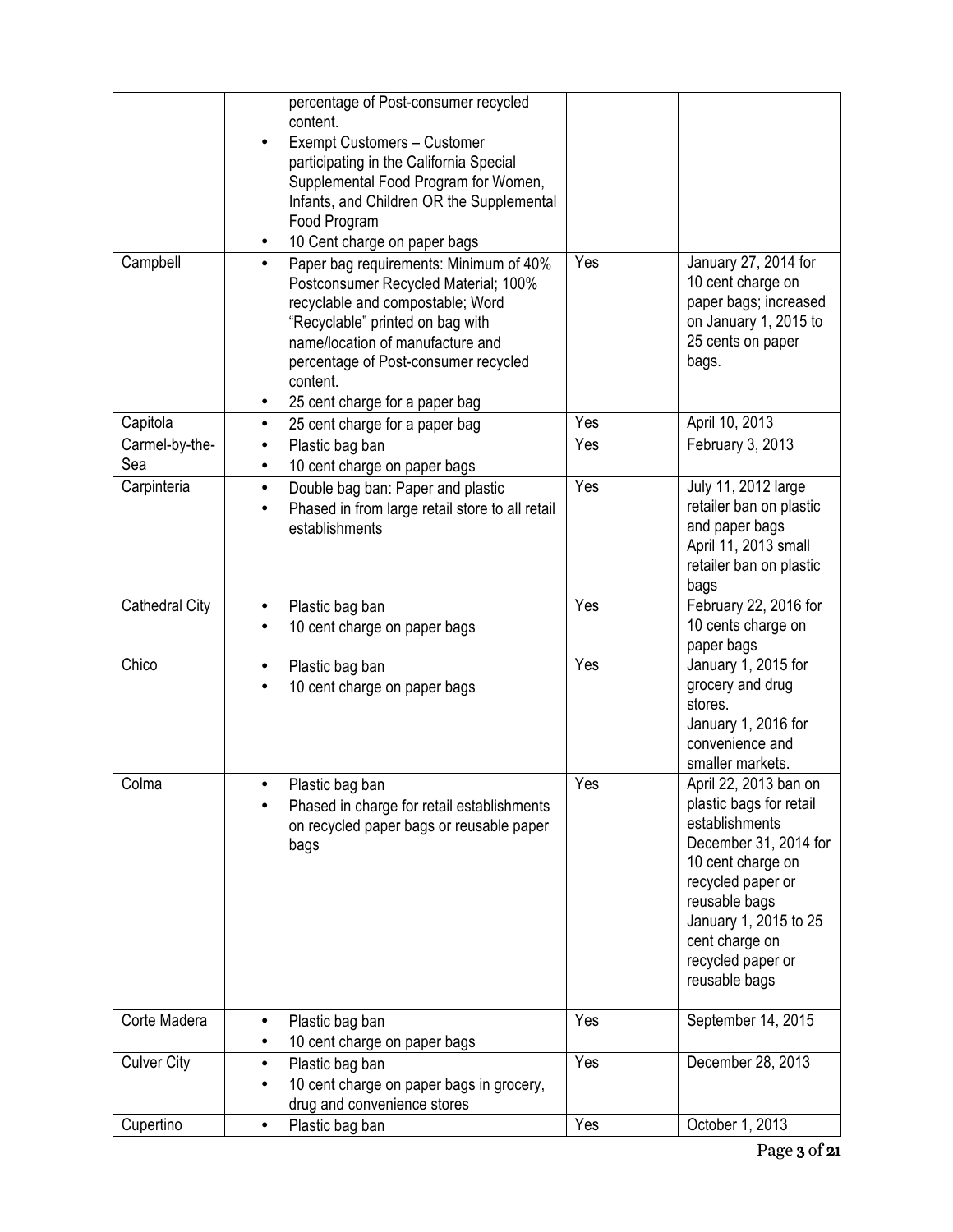|                       | Paper bag Requirements: Minimum of 40%<br>$\bullet$<br>Postconsumer Recycled Material; 100%<br>recyclable and compostable.<br>10 cent charge on paper bags                                                                                                                                                                                                                                                                    |     |                                                                                                                  |
|-----------------------|-------------------------------------------------------------------------------------------------------------------------------------------------------------------------------------------------------------------------------------------------------------------------------------------------------------------------------------------------------------------------------------------------------------------------------|-----|------------------------------------------------------------------------------------------------------------------|
| Daly City             | Paper bag Requirements: Minimum of 40%<br>$\bullet$<br>Postconsumer Recycled Material; 100%<br>recyclable and compostable; Word<br>"Recyclable" or "Reusable" printed on bag<br>with name/location of manufacture and<br>percentage of Post-consumer recycled<br>content.<br>25 cent charge on paper bags                                                                                                                     | Yes | April 22, 2013 for 10<br>cent charge on paper<br>bags<br>January 1, 2015 to 25<br>cents on paper bags.           |
| Dana Point            | Plastic bag ban<br>$\bullet$<br>Paper bag Requirements: Minimum of 40%<br>Postconsumer Recycled Material; 100%<br>recyclable and compostable.                                                                                                                                                                                                                                                                                 | Yes | April 1, 2013 large<br>stores<br>October 1, 2013 all<br>retail stores                                            |
| Danville              | Ban on Plastic Bags<br>٠<br>Paper bag Requirements: Minimum of 40%<br>Postconsumer Recycled Material; 100%<br>recyclable and compostable; Word<br>"Recyclable" printed on bag with<br>name/location of manufacture and<br>percentage of Post-consumer recycled<br>content.<br>City Inspectors have the right to inspect for<br>$\bullet$<br>compliance during regular business hours<br>within search or inspection warrants. | No  | July 1, 2016                                                                                                     |
| Davis                 | Plastic bag ban<br>$\bullet$<br>Minimum of 40% Postconsumer Recycled<br>Material<br>Percentage of Postconsumer Material<br>$\bullet$<br>content printed on bag<br>No less than 10 cent charge on paper bags                                                                                                                                                                                                                   | No  | July 1, 2014                                                                                                     |
| Del Mar               | Plastic bag ban<br>Minimum of 40% Postconsumer Recycled<br>Material<br>100% recyclable and compostable<br>٠<br>Word "Recyclable" printed on bag with<br>$\bullet$<br>name/location of manufacture and<br>percentage of Post-consumer recycled<br>content<br>10 cent charge on paper and reusable<br>$\bullet$<br>bags                                                                                                         | No  | November 16, 2016 all<br>retail stores<br>May 16, 2017 all food<br>establishments                                |
| Desert Hot<br>Springs | Plastic bag ban<br>$\bullet$<br>Minimum of 40% Postconsumer Recycled<br>Material<br>100% recyclable and compostable<br>$\bullet$<br>Word "Recyclable" printed on bag with<br>$\bullet$<br>name/location of manufacture and<br>percentage of Post-consumer recycled<br>content                                                                                                                                                 | Yes | September 2014 for all<br>supermarkets and drug<br>stores<br>March 2015 for all<br>retail stores<br>Page 4 of 21 |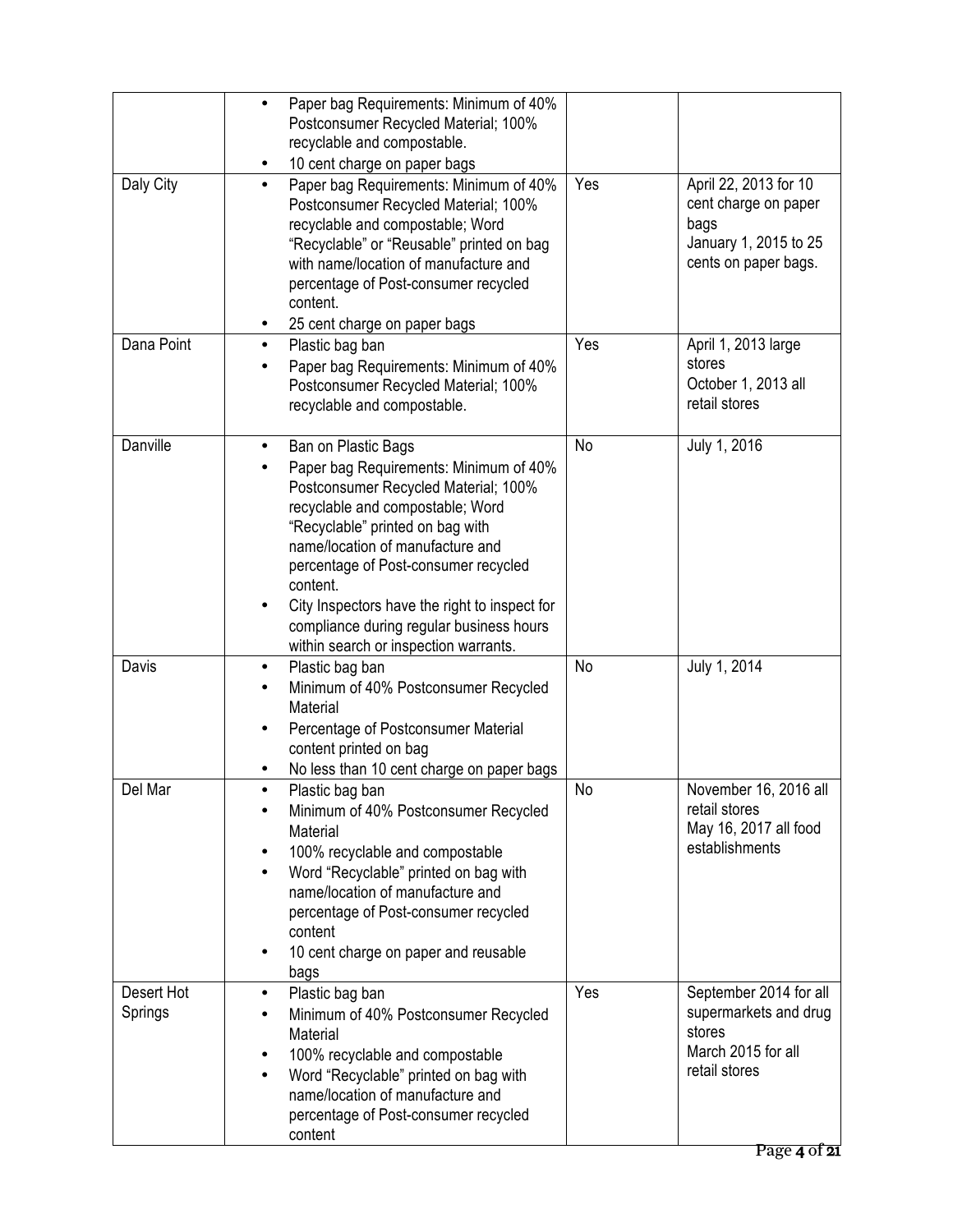|                | 10 cent paper bag charge<br>$\bullet$                                                                                                                                                                                                                                                                                                                                                     |     |                                                                                                                                                                                                     |
|----------------|-------------------------------------------------------------------------------------------------------------------------------------------------------------------------------------------------------------------------------------------------------------------------------------------------------------------------------------------------------------------------------------------|-----|-----------------------------------------------------------------------------------------------------------------------------------------------------------------------------------------------------|
| <b>Dublin</b>  | Minimum of 40% Postconsumer Recycled<br>$\bullet$<br>Material<br>100% recyclable and compostable<br>$\bullet$<br>Word "Recyclable" printed on bag with<br>$\bullet$<br>name/location of manufacture and<br>percentage of Post-consumer recycled<br>content<br>25 cent charge on paper bags<br>$\bullet$                                                                                   | No  | January 1, 2013 for 10<br>cent charge on paper<br>bags; increased on<br>January 1, 2015 to 25<br>cents on paper bags.<br>May 1, 2017 for retail<br>stores.<br>November 1, 2017 for<br>restaurants.  |
| East Palo Alto | Paper bag Requirements: Minimum of 40%<br>Postconsumer Recycled Material; 100%<br>recyclable and compostable; Word<br>"Recyclable" printed on bag with<br>name/location of manufacture and<br>percentage of Post-consumer recycled<br>content.<br>25 cent charge on paper bags.                                                                                                           | Yes | October 2, 2013 for 10<br>cent charge on paper<br>bags; increased on<br>January 1, 2015 to 25<br>cents on paper bags.                                                                               |
| El Cerrito     | Plastic Bag Ban.<br>$\bullet$<br>A charge on paper and reusable bags in<br>retail stores.                                                                                                                                                                                                                                                                                                 | Yes | January 1, 2014                                                                                                                                                                                     |
| Encinitas      | Plastic Bag Ban<br>$\bullet$<br>Minimum of 40% Postconsumer Recycled<br>Material<br>100% recyclable and compostable<br>٠<br>Word "Recyclable" printed on bag with<br>name/location of manufacture and<br>percentage of Post-consumer recycled<br>content<br>No less than 10 cent charge on paper bags<br>٠<br>Customer rebate of 5 cents per reusable<br>$\bullet$<br>bag per transaction | Yes | September 10, 2014 in<br>all retail stores.<br>April 10, 2015 in<br>grocery stores<br>October 10, 2015 in all<br>other stores and<br>farmer's markets                                               |
| Emeryville     | Minimum of 40% Postconsumer Recycled<br>$\bullet$<br>Material<br>100% recyclable and compostable<br>Word "Recyclable" printed on bag with<br>name/location of manufacture and<br>percentage of Post-consumer recycled<br>content<br>25 cent charge on paper bags                                                                                                                          | No  | January 1, 2013 for 10<br>cent charge on paper<br>bags; increased on<br>January 1, 2015 to 25<br>cents on paper bags.<br>May 1, 2017 for retails<br>stores.<br>November 1, 2017 for<br>restaurants. |
| Fairfax        | Plastic bag ban (voter approved)<br>Paper Bag Requirements: Minimum of<br>40% Postconsumer Recycled Material;<br>100% recyclable and compostable<br>All Stores must indicate on customer<br>receipt the number of bags provided and<br>the total amount charged.<br>All stores must post signage clearly<br>indicating the per bag charge for checkout<br>bags.                           | No  | May 4, 2009;<br>enforcement began on<br>January 1, 2015                                                                                                                                             |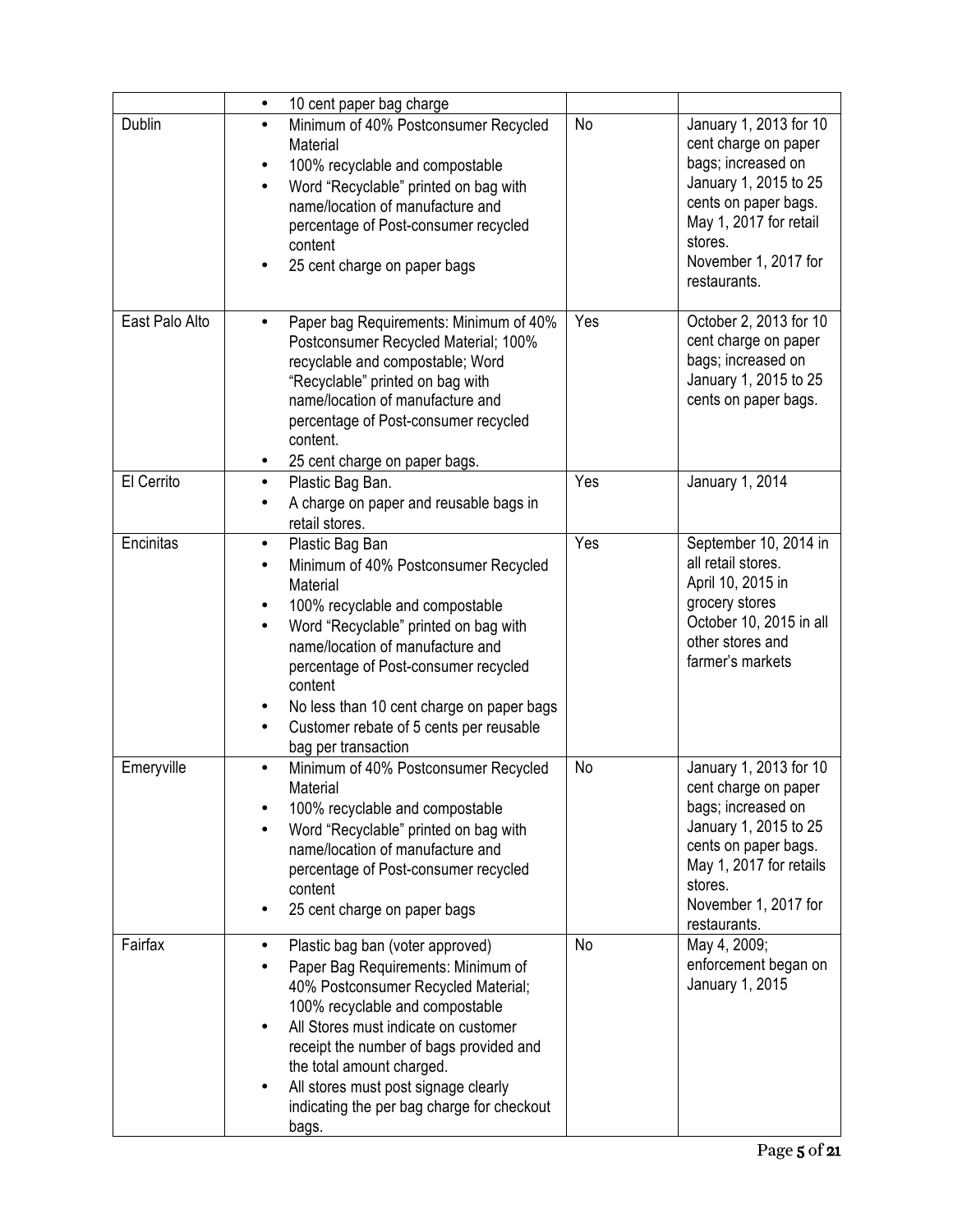|                    | All monies collected by a store for<br>$\bullet$<br>checkout bags may be used by the store<br>for any lawful purpose.<br>Exempt Customers - Customer<br>participating in the California Special<br>Supplemental Food Program for Women,<br>Infants, and Children OR the Supplemental<br>Food Program.<br>10 cent charge per paper bag is required.<br>$\bullet$                      |     |                                                                                                                                                                                                     |
|--------------------|--------------------------------------------------------------------------------------------------------------------------------------------------------------------------------------------------------------------------------------------------------------------------------------------------------------------------------------------------------------------------------------|-----|-----------------------------------------------------------------------------------------------------------------------------------------------------------------------------------------------------|
| Fremont            | Minimum of 40% Postconsumer Recycled<br>$\bullet$<br>Material<br>100% recyclable and compostable<br>Word "Recyclable" printed on bag with<br>name/location of manufacture and<br>percentage of Post-consumer recycled<br>content<br>25 cent charge on paper bags                                                                                                                     | No  | January 1, 2013 for 10<br>cent charge on paper<br>bags; increased on<br>January 1, 2015 to 25<br>cents on paper bags.<br>May 1, 2017 for retails<br>stores.<br>November 1, 2017 for<br>restaurants. |
| Fort Bragg         | Plastic Bag Ban<br>٠<br>Minimum of 40% Postconsumer Recycled<br>Material<br>Is accepted for recycling in the curbside<br>City program<br>Printed on bag the name/location of<br>$\bullet$<br>manufacture and percentage of post-<br>consumer recycled content<br>10 cent charge on paper bags                                                                                        | Yes | December 10, 2012 for<br>large stores<br>December 2013 all<br>other retail stores                                                                                                                   |
| <b>Foster City</b> | Plastic Bag Ban<br>$\bullet$<br>Paper bag Requirements: Minimum of 40%<br>Postconsumer Recycled Material; 100%<br>recyclable and compostable; Word<br>"Recyclable" or "Reusable" printed on bag<br>with name/location of manufacture and<br>percentage of Post-consumer recycled<br>content.<br>Sale of bag separately itemized on sales<br>receipt.<br>25 cent charge on paper bags | Yes | April 22, 2013 for 10<br>cent charge on paper<br>bags; increased on<br>January 1, 2015                                                                                                              |
| Glendale           | Plastic Bag Ban<br>Paper bag Requirements: Minimum of 40%<br>Postconsumer Recycled Material; 100%<br>recyclable and compostable; Word<br>"Recyclable" or "Reusable" printed on bag<br>with name/location of manufacture and<br>percentage of Post-consumer recycled<br>content.<br>10 cent charge on paper bags                                                                      | Yes | July 1, 2013 large<br>stores and farmer's<br>markets<br>July 1, 2014 all retail<br>stores                                                                                                           |
| Greenfield         | Complete Plastic Bag Ban<br>Paper bag Requirements: Minimum of 40%<br>Postconsumer Recycled Material; 100%<br>recyclable and compostable; Word<br>"Recyclable" or "Reusable" printed on bag                                                                                                                                                                                          | No  | February 12, 2015 all<br>retail and restaurants                                                                                                                                                     |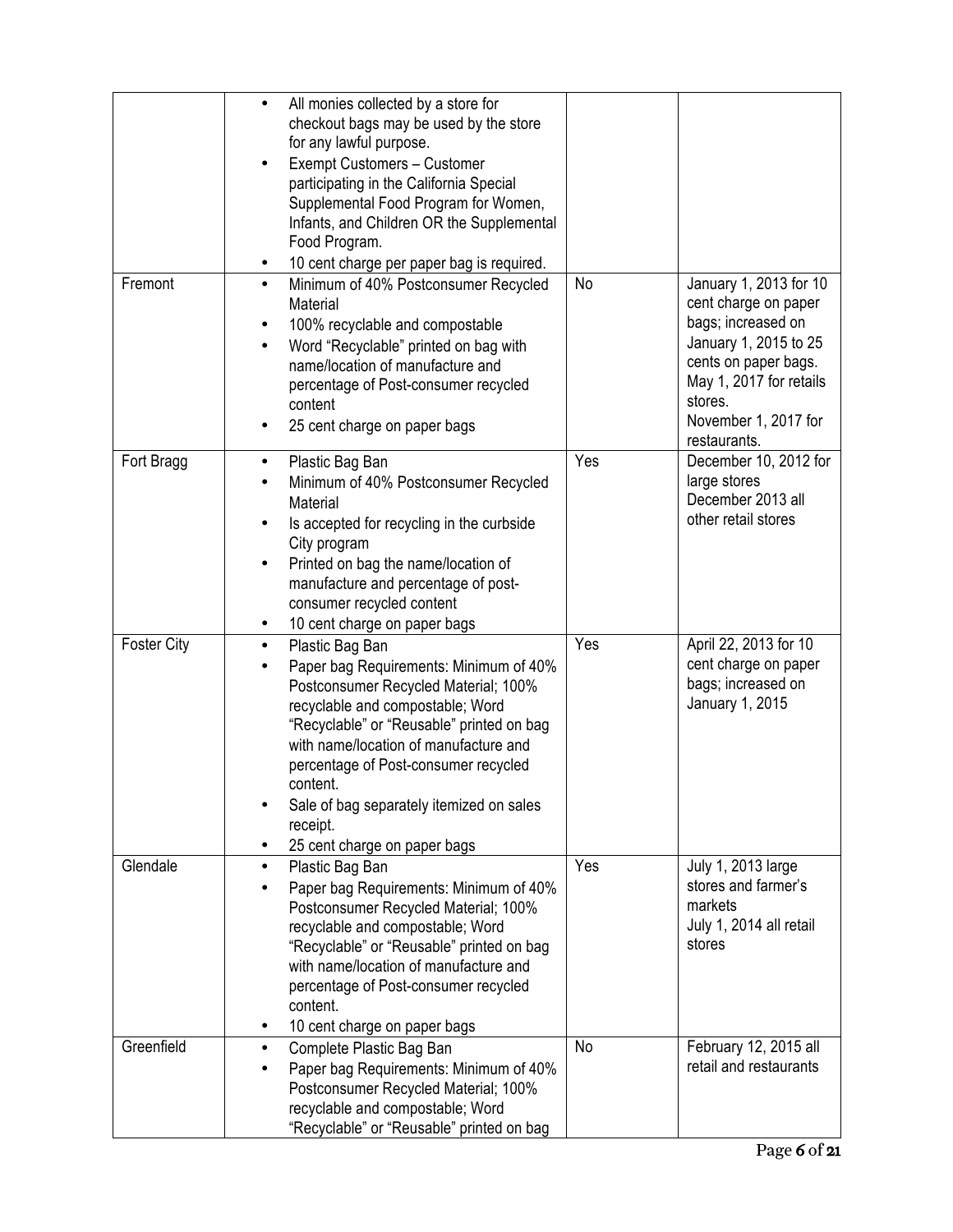|               | with name/location of manufacture and<br>percentage of Post-consumer recycled<br>content.<br>Sale of Bag separately itemized on sales<br>٠<br>receipt.<br>All sales of recycled paper bags by retail<br>establishment must be kept for a minimum<br>period of one year from date purchased.<br>All records shall be available for inspection<br>at no cost to the City during regular<br>business hours.<br>Exempt Customers - Customer<br>٠<br>participating in the California Special<br>Supplemental Food Program for Women,<br>Infants, and Children OR the Supplemental<br>Food Program.<br>25 cent charge on paper bags<br>$\bullet$                                                                                                                                                                                                                     |           |                                                                                                                       |
|---------------|----------------------------------------------------------------------------------------------------------------------------------------------------------------------------------------------------------------------------------------------------------------------------------------------------------------------------------------------------------------------------------------------------------------------------------------------------------------------------------------------------------------------------------------------------------------------------------------------------------------------------------------------------------------------------------------------------------------------------------------------------------------------------------------------------------------------------------------------------------------|-----------|-----------------------------------------------------------------------------------------------------------------------|
| Gonzales      | Complete Plastic Bag Ban<br>$\bullet$<br>Paper bag Requirements: Minimum of 40%<br>Postconsumer Recycled Material; 100%<br>recyclable and compostable; Word<br>"Recyclable" or "Reusable" printed on bag<br>with name/location of manufacture and<br>percentage of Post-consumer recycled<br>content.<br>Sale of Bag separately itemized on sales<br>$\bullet$<br>receipt.<br>All sales of recycled paper bags by retail<br>$\bullet$<br>establishment must be kept for a minimum<br>period of one year from date purchased.<br>All records shall be available for inspection<br>at no cost to the City during regular<br>business hours.<br>Exempt Customers - Customer<br>participating in the California Special<br>Supplemental Food Program for Women,<br>Infants, and Children OR the Supplemental<br>Food Program.<br>25 cent charge on paper bags<br>٠ | <b>No</b> | January 1, 2015                                                                                                       |
| Half Moon Bay | Paper bag Requirements: Minimum of 40%<br>$\bullet$<br>Postconsumer Recycled Material; 100%<br>recyclable and compostable; Word<br>"Recyclable" and "Reusable" printed on<br>bag with name/location of manufacture and<br>percentage of Post-consumer recycled<br>content.<br>25 cents for a paper bag<br>٠                                                                                                                                                                                                                                                                                                                                                                                                                                                                                                                                                    | Yes       | April 22, 2013 for 10<br>cent charge on paper<br>bags; increased on<br>January 1, 2015 to 25<br>cents on paper bags.  |
| Hayward       | Minimum of 40% Postconsumer Recycled<br>٠<br>Material<br>100% recyclable and compostable<br>٠<br>Word "Recyclable" printed on bag with<br>٠<br>name/location of manufacture and                                                                                                                                                                                                                                                                                                                                                                                                                                                                                                                                                                                                                                                                                | No        | January 1, 2013 for 10<br>cent charge on paper<br>bags; increased on<br>January 1, 2015 to 25<br>cents on paper bags. |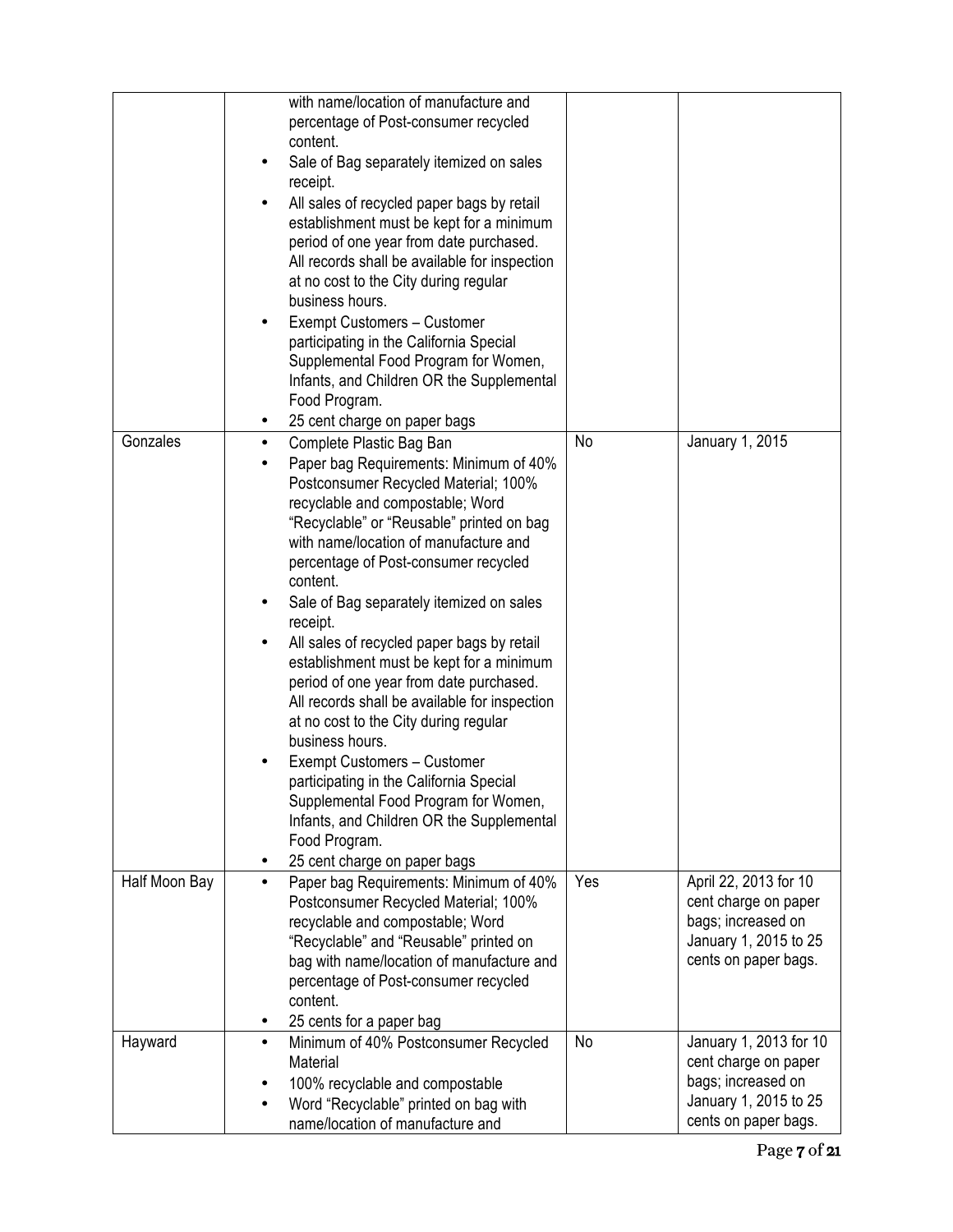|                  | percentage of Post-consumer recycled<br>content                                                                                                                                                                                                                                                                                                                                                 |     | May 1, 2017 for retail<br>stores.                                                            |
|------------------|-------------------------------------------------------------------------------------------------------------------------------------------------------------------------------------------------------------------------------------------------------------------------------------------------------------------------------------------------------------------------------------------------|-----|----------------------------------------------------------------------------------------------|
|                  | 25 cent charge on paper bags                                                                                                                                                                                                                                                                                                                                                                    |     | November 1, 2017 for<br>restaurants.                                                         |
| Hercules         | Plastic Bag Ban<br>٠<br>10 cent charge on paper and reusable<br>bags                                                                                                                                                                                                                                                                                                                            | Yes | March 2015 all retail<br>stores                                                              |
| Hermosa<br>Beach | Plastic Bag Ban<br>$\bullet$<br>Paper bag requirements: Minimum of 40%<br>Postconsumer Recycled Material<br>100% recyclable and compostable<br>Word "Recyclable" printed on bag with<br>name/location of manufacture and<br>percentage of Post-consumer recycled<br>content<br>10 cent charge on paper bags                                                                                     | Yes | April 2016 large stores<br>October 2016 all retail<br>stores, supermarkets<br>and pharmacies |
| Indio            | Plastic Bag Ban<br>$\bullet$<br>Paper bag requirements: Minimum of 40%<br>Postconsumer Recycled Material<br>100% recyclable and compostable<br>$\bullet$<br>Word "Recyclable" printed on bag with<br>name/location of manufacture and<br>percentage of Post-consumer recycled<br>content<br>10 cent charge on paper bags<br>٠                                                                   | Yes | November 14, 2014 in<br>grocery stores<br>May 14, 2015 in all<br>retail stores               |
| King City        | Plastic Bag Ban<br>$\bullet$<br>10 cent charge on paper and reusable<br>bags                                                                                                                                                                                                                                                                                                                    | Yes | January 1, 2015                                                                              |
| Lafayette        | Plastic Bag Ban<br>$\bullet$<br>Paper bag Requirements: no old-growth<br>fiber; Minimum of 40% Postconsumer<br>Recycled Material; 100% recyclable and<br>compostable; Word "Recyclable" printed<br>on bag with percentage of Post-consumer<br>recycled content.<br>All retail establishments must make<br>reusable bags available to customers for<br>purchase.<br>10 cent charge on paper bags | No  | July 1, 2015                                                                                 |
| Laguna Beach     | Plastic bag ban<br>٠<br>All retails store including grocery,<br>pharmacy and convenience/liquor stores<br>10 cent charge on paper bags                                                                                                                                                                                                                                                          | Yes | January 1, 2013                                                                              |
| Larkspur         | Complete Plastic bag ban for all retail<br>stores within the City.<br>Paper bag Requirements: no old growth<br>fiber; Minimum of 40% Postconsumer<br>Recycled Material; 100% recyclable;<br>compostable; accepted for recycling in<br>curbside programs in the City of Larkspur<br>Word "Recyclable" printed on bag with                                                                        | Yes | November 5, 2014                                                                             |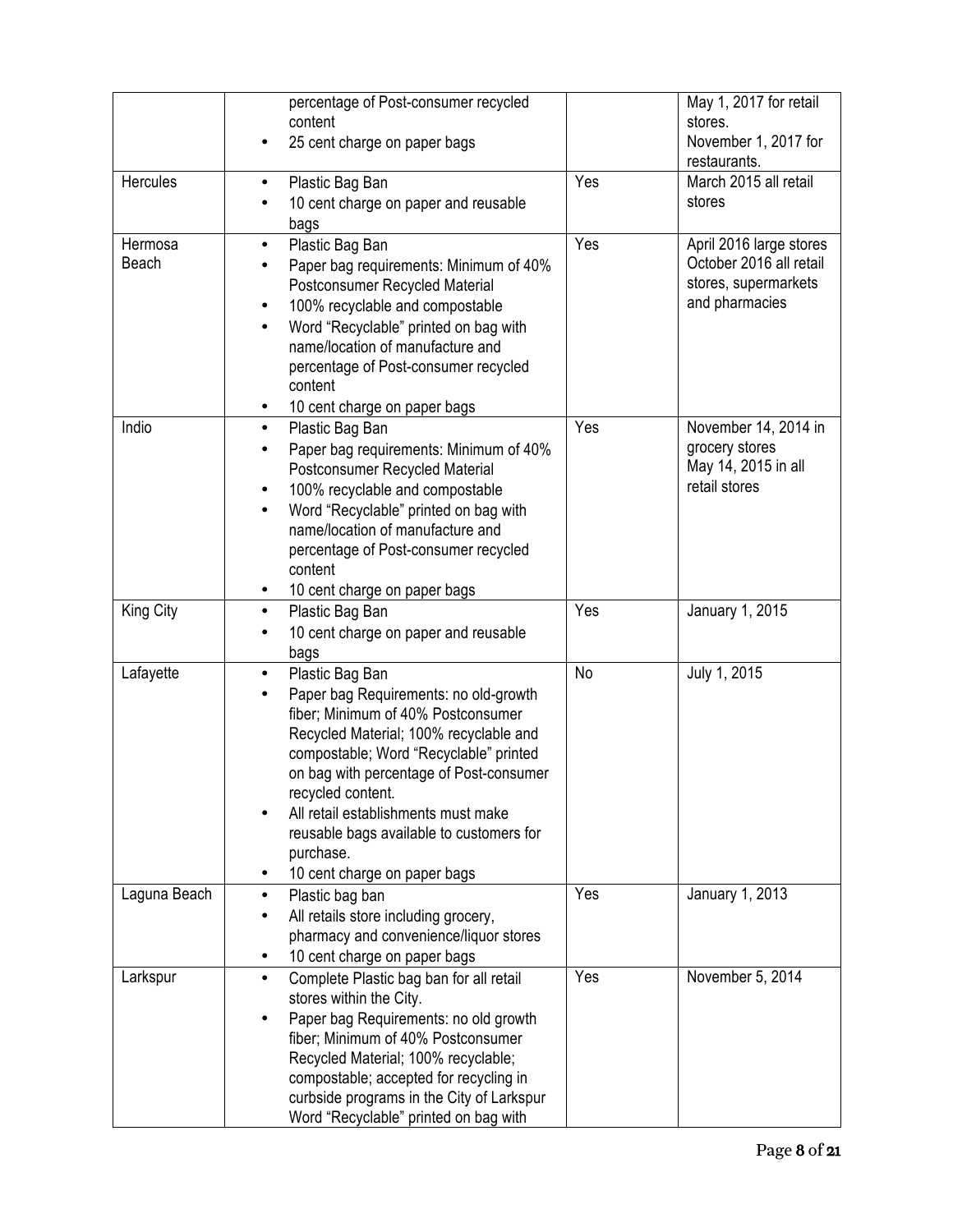|                     | name/location of manufacture; percentage<br>of Post-consumer recycled content.<br>All stores shall post signage clearly<br>$\bullet$<br>indicating the per bag charge for recyclable<br>paper bags<br>All stores shall indicate on customer<br>receipt the number of recyclable paper<br>carryout bags provided and total amount<br>charged.<br>All monies collected by an operator for<br>$\bullet$<br>recyclable paper bags shall be retained by<br>the operator.<br>Exempt Customers - Customer<br>participating in the California Special<br>Supplemental Food Program for Women,<br>Infants, and Children OR the Supplemental<br>Food Program.<br>5 cent minimum charge on paper bags;<br>٠<br>can be increased by City Council. |     |                                                                                                                                                                                                     |
|---------------------|---------------------------------------------------------------------------------------------------------------------------------------------------------------------------------------------------------------------------------------------------------------------------------------------------------------------------------------------------------------------------------------------------------------------------------------------------------------------------------------------------------------------------------------------------------------------------------------------------------------------------------------------------------------------------------------------------------------------------------------|-----|-----------------------------------------------------------------------------------------------------------------------------------------------------------------------------------------------------|
| Long Beach          | Plastic bag ban<br>٠<br>Minimum of 40% Postconsumer Recycled<br>Material<br>100% recyclable and compostable<br>٠                                                                                                                                                                                                                                                                                                                                                                                                                                                                                                                                                                                                                      | Yes | August 2011                                                                                                                                                                                         |
|                     | Word "Recyclable" printed on bag with<br>$\bullet$<br>name/location of manufacture and<br>percentage of Post-consumer recycled<br>content<br>10 cent charge on paper bags<br>$\bullet$                                                                                                                                                                                                                                                                                                                                                                                                                                                                                                                                                |     |                                                                                                                                                                                                     |
| Livermore           | Plastic Bag Ban<br>$\bullet$<br>Recyclable paper bag requirements;<br>minimum of 40% Postconsumer Recycled<br>Material<br>100% recyclable and compostable<br>Word "Recyclable" printed on bag with<br>name/location of manufacture and<br>percentage of Post-consumer recycled<br>content<br>25 cent charge on paper bags<br>٠                                                                                                                                                                                                                                                                                                                                                                                                        | No  | January 1, 2013 for 10<br>cent charge on paper<br>bags; increased on<br>January 1, 2015 to 25<br>cents on paper bags.<br>May 1, 2017 for retails<br>stores.<br>November 1, 2017 for<br>restaurants. |
| Los Altos           | Plastic bag ban<br>$\bullet$<br>Recyclable paper bag requirements;<br>minimum of 40% Postconsumer Recycled<br>Material<br>100% recyclable and compostable<br>٠<br>Word "Recyclable" printed on bag with<br>name/location of manufacture and<br>percentage of Post-consumer recycled<br>content<br>25 cent charge on paper and reusable<br>٠<br>bags                                                                                                                                                                                                                                                                                                                                                                                   | Yes | July 4, 2013 for 10<br>cent charge on paper<br>bags; increased on<br>January 1, 2015 to 25<br>cents on paper bags.                                                                                  |
| Los Angeles<br>City | Ban applies to "stores;" including drug<br>stores, pharmacies, supermarkets, grocery<br>stores, convenience food stores, food                                                                                                                                                                                                                                                                                                                                                                                                                                                                                                                                                                                                         | Yes | January 1, 2014 ban<br>on large retailers,                                                                                                                                                          |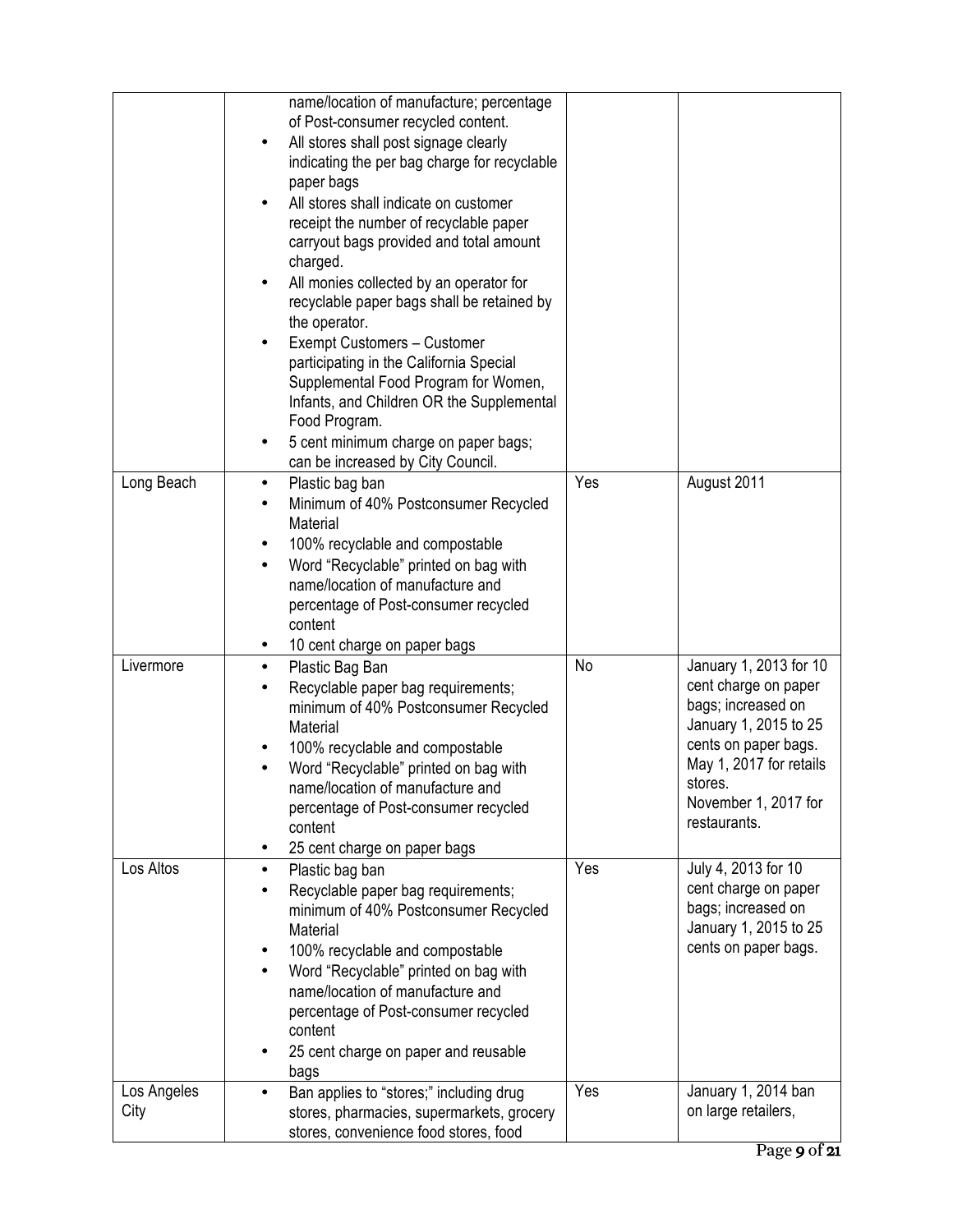|                       | marts and entities that sell a limited line of                                          |     | requiring a 10 cent fee            |
|-----------------------|-----------------------------------------------------------------------------------------|-----|------------------------------------|
|                       | dry groceries, nonfood items and                                                        |     | on paper bags                      |
|                       | perishable items                                                                        |     |                                    |
|                       | 10 cent charge on paper bag<br>٠                                                        |     | July 1, 2014 ban on                |
|                       | 100% recyclable<br>$\bullet$                                                            |     | small retailers,                   |
|                       | 40% postconsumer recycled material                                                      |     | requiring a 10 cent fee            |
|                       | Word "Recyclable" printed on the bag with<br>$\bullet$                                  |     | on paper bags                      |
|                       | name/location of manufacture and                                                        |     |                                    |
|                       | percentage of Post-consumer recycled                                                    | Yes |                                    |
| Los Angeles<br>County | Ban applies to "stores;" including drug<br>$\bullet$                                    |     | July 1, 2011 -<br>Supermarkets and |
|                       | stores, pharmacies, supermarkets, grocery<br>stores, convenience food stores, foodmarts |     | Large Retail Stores                |
|                       | and entities that sell a limited line of dry                                            |     | with a Pharmacy                    |
|                       | groceries, nonfood items and perishable                                                 |     |                                    |
|                       | items                                                                                   |     | January 1, 2012 -                  |
|                       | Only applies to unincorporated areas of the                                             |     | <b>Smaller Grocery</b>             |
|                       | County                                                                                  |     | Stores, Pharmacies,                |
|                       | 10 cent charge on paper bags<br>٠                                                       |     | <b>Convenience Stores</b>          |
|                       | 100% recyclable<br>$\bullet$                                                            |     | and Food Marts                     |
|                       | 40% postconsumer recycled material<br>$\bullet$                                         |     |                                    |
|                       | Printed on the bag or tag with<br>$\bullet$                                             |     |                                    |
|                       | name/location of manufacture, does not                                                  |     |                                    |
|                       | contain lead, cadmium, or any other heavy                                               |     |                                    |
|                       | metal toxins and percentage of Post-                                                    |     |                                    |
|                       | consumer recycled content                                                               |     |                                    |
|                       | If made of plastic, is a minimum of at least<br>$\bullet$<br>2.25 mils thick            |     |                                    |
| Los Gatos             | Plastic Bag Ban<br>$\bullet$                                                            | Yes | February 3, 2014 for               |
|                       | Paper bag Requirements: no old-growth<br>$\bullet$                                      |     | 10 cent charge on                  |
|                       | fiber; Minimum of 40% Postconsumer                                                      |     | paper bags; increased              |
|                       | Recycled Material; 100% recyclable and                                                  |     | on January 1, 2015 to              |
|                       | compostable; Word "Recyclable" printed                                                  |     | 25 cents on paper<br>bags.         |
|                       | on bag with name/location of manufacture<br>and percentage of Post-consumer recycled    |     |                                    |
|                       | content.                                                                                |     |                                    |
|                       | 25 cent charge on paper bags                                                            |     |                                    |
| Malibu                | Plastic bag ban<br>$\bullet$                                                            | No  | January 2009                       |
| Mammoth               | Plastic bag ban<br>$\bullet$                                                            | Yes | March 1, 2016                      |
| Lakes                 | All retail stores except restaurants and                                                |     |                                    |
|                       | takeout food establishments                                                             |     |                                    |
|                       | 10 cent charge on paper and reusable                                                    |     |                                    |
|                       | bags                                                                                    |     |                                    |
| Manhattan             | Plastic bag ban<br>$\bullet$                                                            | No  | January 1, 2012                    |
| Beach                 |                                                                                         |     |                                    |
| <b>Marin County</b>   | Plastic bag ban in unincorporated areas                                                 | Yes | January 1, 2012                    |
|                       | only                                                                                    |     |                                    |
|                       | Paper Bag Requirements: 40% post-                                                       |     |                                    |
|                       | consumer recycled material; 8 pound or                                                  |     |                                    |
|                       | small recycled paper bad shall contain a<br>minimum of 20% postconsumer recycled        |     |                                    |
|                       | material; accepted for recycling in curbside                                            |     |                                    |
|                       | program, is capable of composting; printed                                              |     |                                    |
|                       |                                                                                         |     |                                    |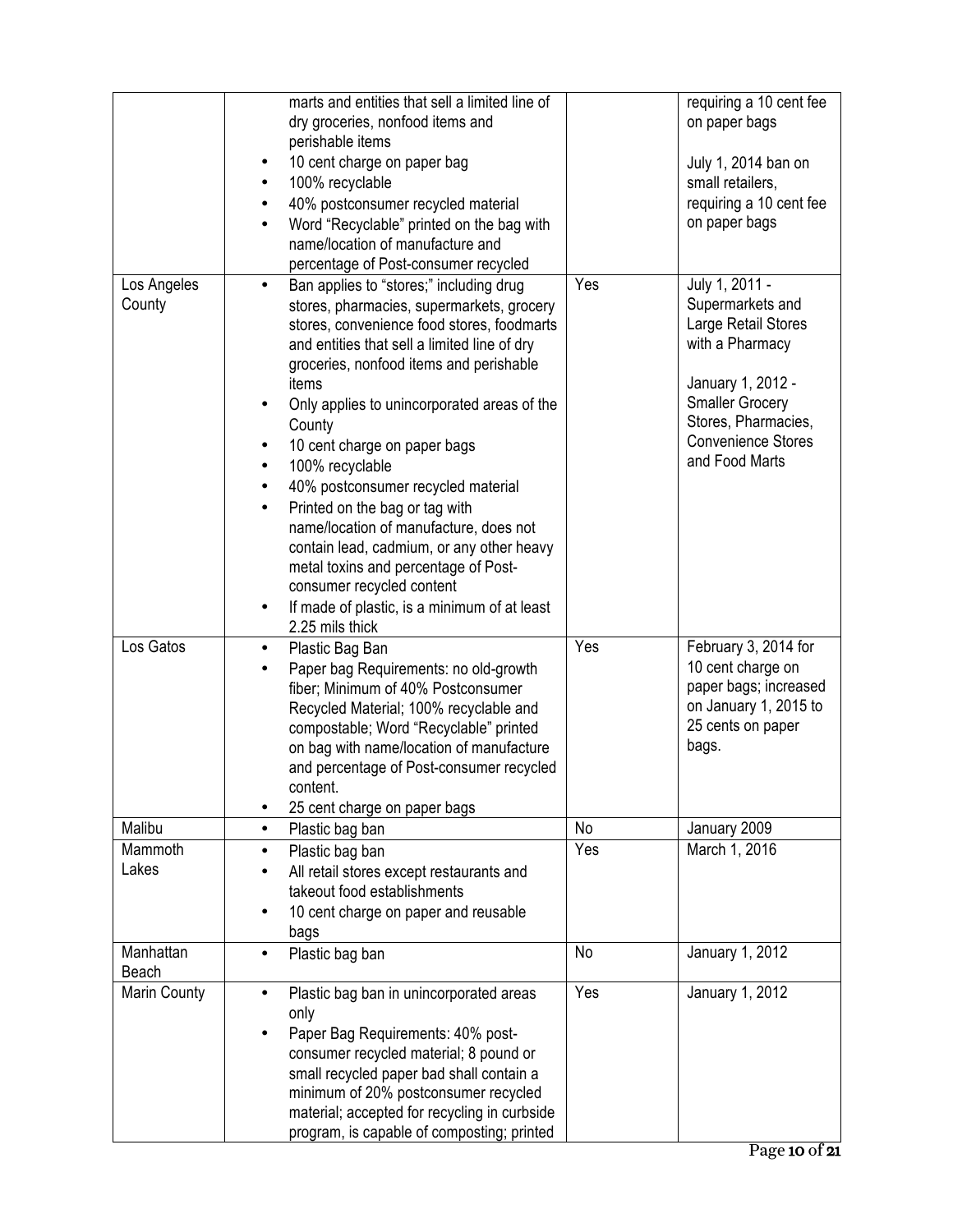|                     | the name of manufacturer and location of<br>manufacturer and minimum percentage of<br>postconsumer content.<br>A store shall make reusable bags to<br>customer for purchase by a customer.<br>Exempt Customers - Customer<br>participating in the California Special<br>Supplemental Food Program for Women,<br>Infants, and Children OR the Supplemental<br>Food Program.<br>No less than 5 cent charge on paper bags<br>$\bullet$                                                                                                                                                                                                                                                                                                                                                     |     |                                                                                                                      |
|---------------------|-----------------------------------------------------------------------------------------------------------------------------------------------------------------------------------------------------------------------------------------------------------------------------------------------------------------------------------------------------------------------------------------------------------------------------------------------------------------------------------------------------------------------------------------------------------------------------------------------------------------------------------------------------------------------------------------------------------------------------------------------------------------------------------------|-----|----------------------------------------------------------------------------------------------------------------------|
| Marina              | Plastic bag ban<br>25 cent charge on paper bags                                                                                                                                                                                                                                                                                                                                                                                                                                                                                                                                                                                                                                                                                                                                         | Yes | March 19, 2015                                                                                                       |
| Martinez            | Complete Plastic Ban<br>$\bullet$<br>Paper Bag Requirements: no old-growth<br>fiber; 100% recyclable; 40% postconsumer<br>Recycled Material; displays the word<br>"Recyclable" visibly on bag; displays the<br>percentage of postconsumer recycled<br>material used.<br>All Stores must indicate on the customer<br>receipt the number of recycled paper bags<br>provided and the total amount charged.<br>City inspectors shall have the right to enter<br>any Store during regular business hours<br>without a search or inspection warrant to<br>inspect compliance.<br>Exempt Customers - Customer<br>participating in the California Special<br>Supplemental Food Program for Women,<br>Infants, and Children OR the Supplemental<br>Food Program.<br>10 cent charge on paper bags | No  | January 1, 2015                                                                                                      |
| Mendocino<br>County | Plastic bag ban<br>All large stores, retailers and restaurants<br>Unincorporated County areas only<br>10 cent charge on paper bags                                                                                                                                                                                                                                                                                                                                                                                                                                                                                                                                                                                                                                                      | No  | August 12, 2014                                                                                                      |
| Menlo Park          | Plastic Bag Ban<br>$\bullet$<br>25 cent charge on paper bags                                                                                                                                                                                                                                                                                                                                                                                                                                                                                                                                                                                                                                                                                                                            | Yes | April 22, 2013 for 10<br>cent charge on paper<br>bags; increased on<br>January 1, 2015 to 25<br>cents on paper bags. |
| <b>Mill Valley</b>  | Complete Plastic Ban<br>Paper Bag Requirements: no old growth<br>fiber; 100% recyclable; Minimum of 40%<br>post-consumer recycled material; capable<br>of composting; accepted for recycling in<br>curbside program; printed name of the<br>manufacturer and location of<br>manufactured; displays the word<br>"Recyclable" visibly on outside of bag.                                                                                                                                                                                                                                                                                                                                                                                                                                  | No  | February 2015                                                                                                        |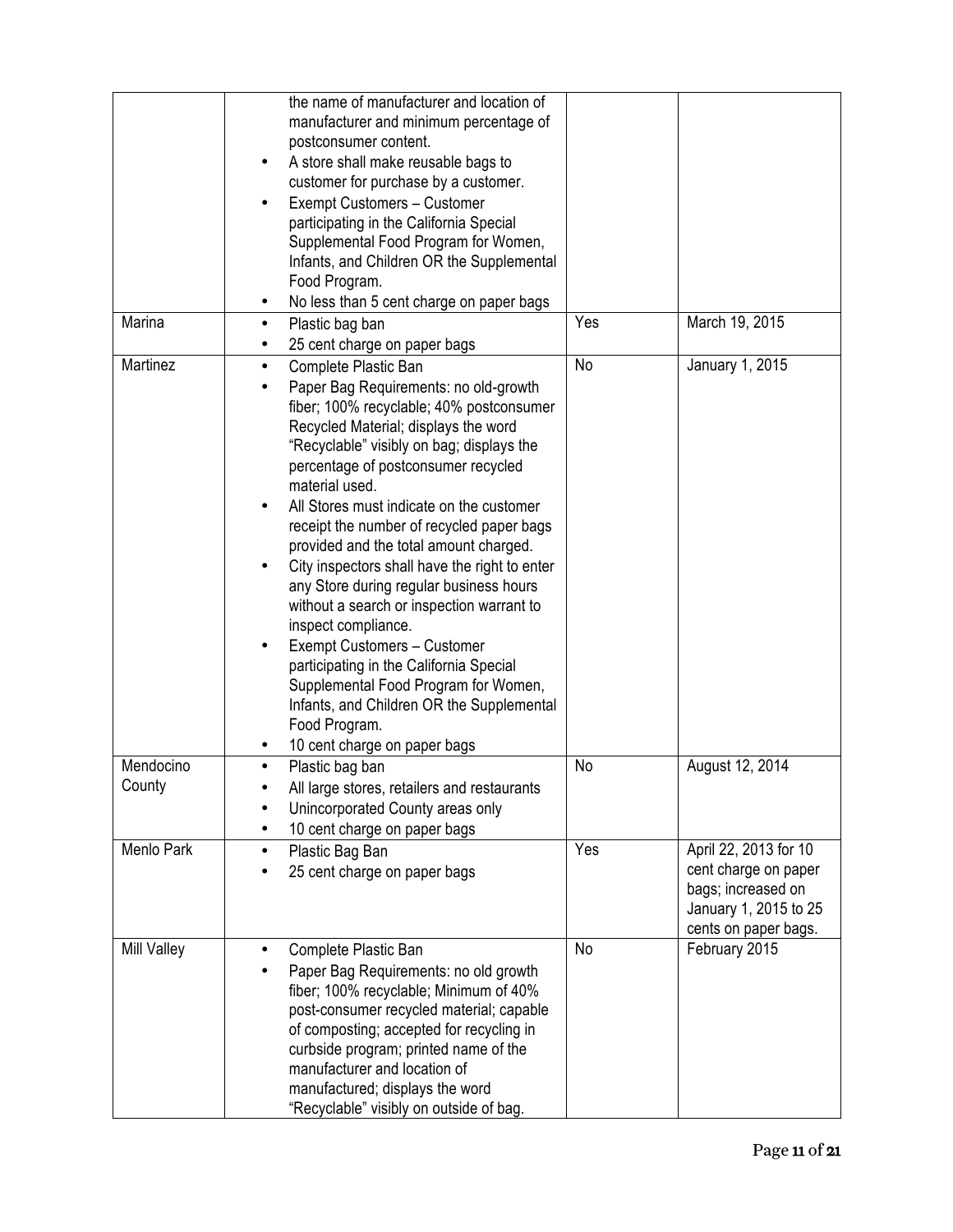|                      | All stores must post signage clearly<br>indicating the per bag charge for recyclable<br>paper bag<br>All stores must indicate on the customer<br>receipt the number of recyclable paper<br>bags provided and the total amount charge<br>for the bags.<br>All monies for recyclable paper bags shall<br>be collected by the store.<br>Minimum 10 cent charge on paper bags<br>Exemptions - Restaurants are exempt<br>from charging a fee for recyclable paper<br>carryout bags or reusable bag charge for<br>left-over food from sit-down dining.                                                                                                                                                                           |     |                                                                                                       |
|----------------------|----------------------------------------------------------------------------------------------------------------------------------------------------------------------------------------------------------------------------------------------------------------------------------------------------------------------------------------------------------------------------------------------------------------------------------------------------------------------------------------------------------------------------------------------------------------------------------------------------------------------------------------------------------------------------------------------------------------------------|-----|-------------------------------------------------------------------------------------------------------|
| Millbrae             | Plastic bag ban<br>$\bullet$<br>10 cent charge on paper bags                                                                                                                                                                                                                                                                                                                                                                                                                                                                                                                                                                                                                                                               | Yes | September 1, 2012                                                                                     |
| Milpitas             | Plastic bag ban<br>10 cent charge on paper and reusable<br>bags                                                                                                                                                                                                                                                                                                                                                                                                                                                                                                                                                                                                                                                            | Yes | January 2, 2016                                                                                       |
| Monrovia             | Plastic bag ban<br>٠<br>Effects grocery, drug and convenience<br>stores<br>Minimum 10 cent charge on paper bags                                                                                                                                                                                                                                                                                                                                                                                                                                                                                                                                                                                                            | Yes | January 1, 2015                                                                                       |
| Monterey<br>(City)   | Plastic bag ban<br>$\bullet$<br>10 cent charge on paper bags first year; 25<br>cents after                                                                                                                                                                                                                                                                                                                                                                                                                                                                                                                                                                                                                                 | Yes | July 1, 2012 for 10<br>cent charge on paper<br>bags; increased on<br>January 1, 2013 to 25<br>cents.  |
| Monterey<br>(County) | Unincorporated Areas of the County only.<br>٠<br>10 cent charge on paper bags first 6<br>months; 25 cents after                                                                                                                                                                                                                                                                                                                                                                                                                                                                                                                                                                                                            | Yes | March 27, 2015 for 10<br>cent charge on paper<br>bags; increased on<br>September 2015 to 25<br>cents. |
| Morgan Hill          | Plastic Bag Ban<br>All stores must indicate on customer<br>receipt the number of paper bags<br>purchased<br>All operators must retain a complete record<br>with total number of recyclable bags<br>provided; total number of reusable bags<br>provided; total monies collected; and total<br>efforts a store undertake to promote<br>reusable bags for 3 years.<br>Exempt Customers - Customer<br>participating in the California Special<br>Supplemental Food Program for Women,<br>Infants, and Children OR the Supplemental<br>Food Program.<br>Paper Bag Requirements: no old growth<br>fiber; 100% recyclable; Minimum of 40%<br>post-consumer recycled material; capable<br>of composting; accepted for recycling in | Yes | April 22, 2014                                                                                        |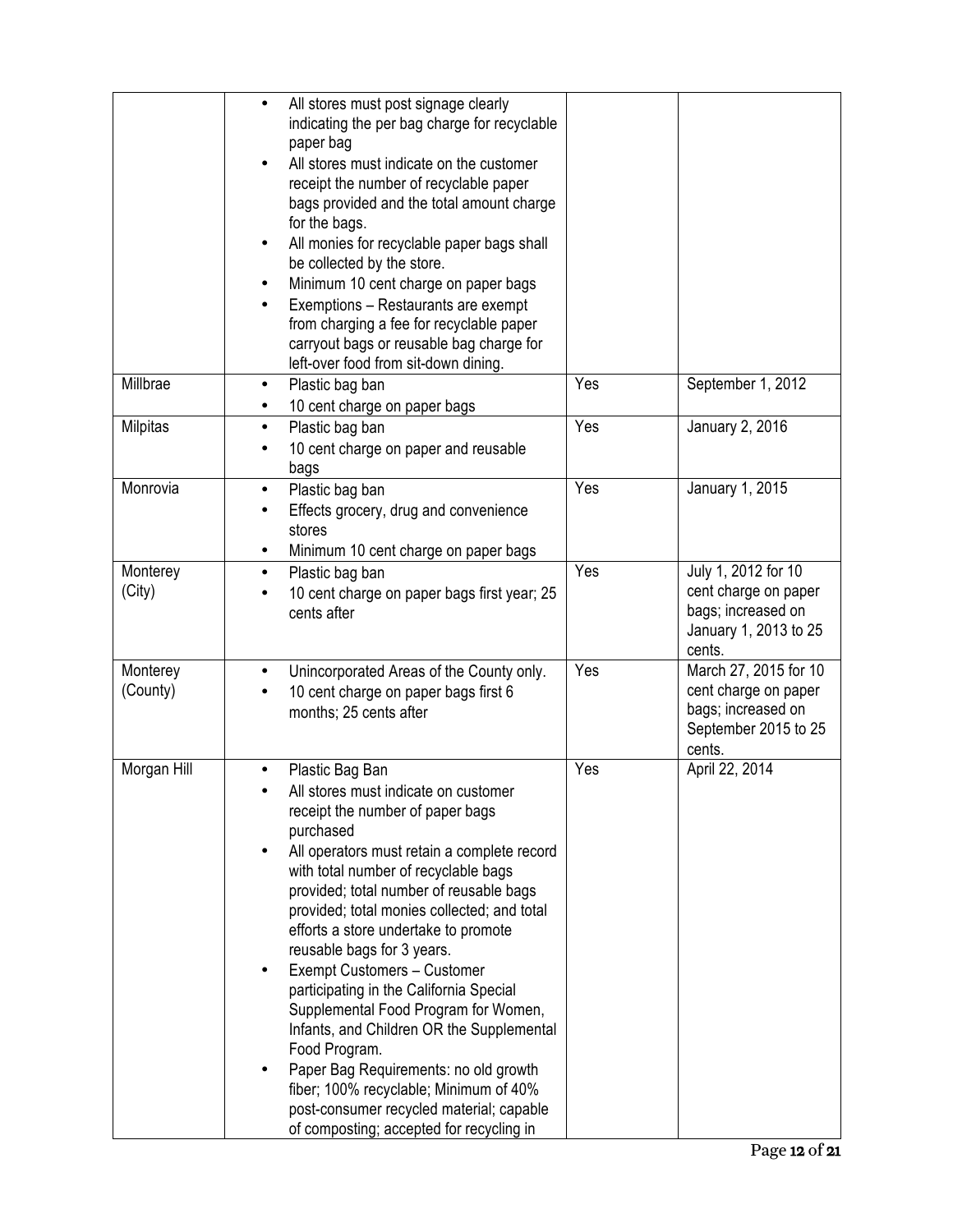| <b>Mountain View</b> | curbside program; printed name of the<br>manufacturer and location of<br>manufactured; displays the word<br>"Recyclable" visibly on outside of bag.<br>10 cent charge on paper bags; Can<br>$\bullet$<br>increase charge by a maximum of 5 Cents<br>Plastic bag ban<br>All retail stores<br>Paper and reusable bag charge is 10 cents                                                                                                                                                                                                                                                                                                                                                                                                                                                                                                                                              | Yes | April 22, 2013                                                                                                                                                                                     |
|----------------------|------------------------------------------------------------------------------------------------------------------------------------------------------------------------------------------------------------------------------------------------------------------------------------------------------------------------------------------------------------------------------------------------------------------------------------------------------------------------------------------------------------------------------------------------------------------------------------------------------------------------------------------------------------------------------------------------------------------------------------------------------------------------------------------------------------------------------------------------------------------------------------|-----|----------------------------------------------------------------------------------------------------------------------------------------------------------------------------------------------------|
| Napa (City)          | Plastic bag ban<br>$\bullet$<br>All retail stores<br>10 cent charge on paper bags<br>٠                                                                                                                                                                                                                                                                                                                                                                                                                                                                                                                                                                                                                                                                                                                                                                                             | Yes | January 1, 2015                                                                                                                                                                                    |
| Napa (County)        | Plastic bag ban<br>$\bullet$<br>All retail stores<br>10 cent charge on paper and reusable<br>bags                                                                                                                                                                                                                                                                                                                                                                                                                                                                                                                                                                                                                                                                                                                                                                                  | Yes | July 1, 2016                                                                                                                                                                                       |
| Nevada City          | Plastic bag ban<br>$\bullet$<br>All retail stores<br>10 cent charge on paper and reusable<br>bags                                                                                                                                                                                                                                                                                                                                                                                                                                                                                                                                                                                                                                                                                                                                                                                  | Yes | January 1, 2015                                                                                                                                                                                    |
| <b>Newark</b>        | Minimum of 40% Postconsumer Recycled<br>$\bullet$<br>Material<br>100% recyclable and compostable<br>Word "Recyclable" printed on bag with<br>name/location of manufacture and<br>percentage of Post-consumer recycled<br>content<br>25 Cent charge on paper bags                                                                                                                                                                                                                                                                                                                                                                                                                                                                                                                                                                                                                   | No  | January 1, 2013 for 10<br>cent charge on paper<br>bags; increased on<br>January 1, 2015 to 25<br>cents on paper bags.<br>May 1, 2017 for retail<br>stores.<br>November 1, 2017 for<br>restaurants. |
| Novato               | Plastic bag ban<br>$\bullet$<br>Paper Bag Requirements: no old growth<br>fiber; 100% recyclable; Minimum of 40%<br>post-consumer recycled material; capable<br>of composting; accepted for recycling in<br>curbside program; printed name of the<br>manufacturer and location of<br>manufactured; displays the word<br>"Recyclable" visibly on outside of bag.<br>All stores must post signage clearly<br>٠<br>indicating the per bag charges per bag;<br>indicate on the customer receipt the<br>number of recyclable bags purchased and<br>total charge for them; all monies collected<br>by a store for recyclable paper bags will be<br>retained by the store.<br>Exempt Customers - Customer<br>participating in the California Special<br>Supplemental Food Program for Women,<br>Infants, and Children OR the Supplemental<br>Food Program.<br>Paper bag charge is 10 cents | Yes | October 17, 2014                                                                                                                                                                                   |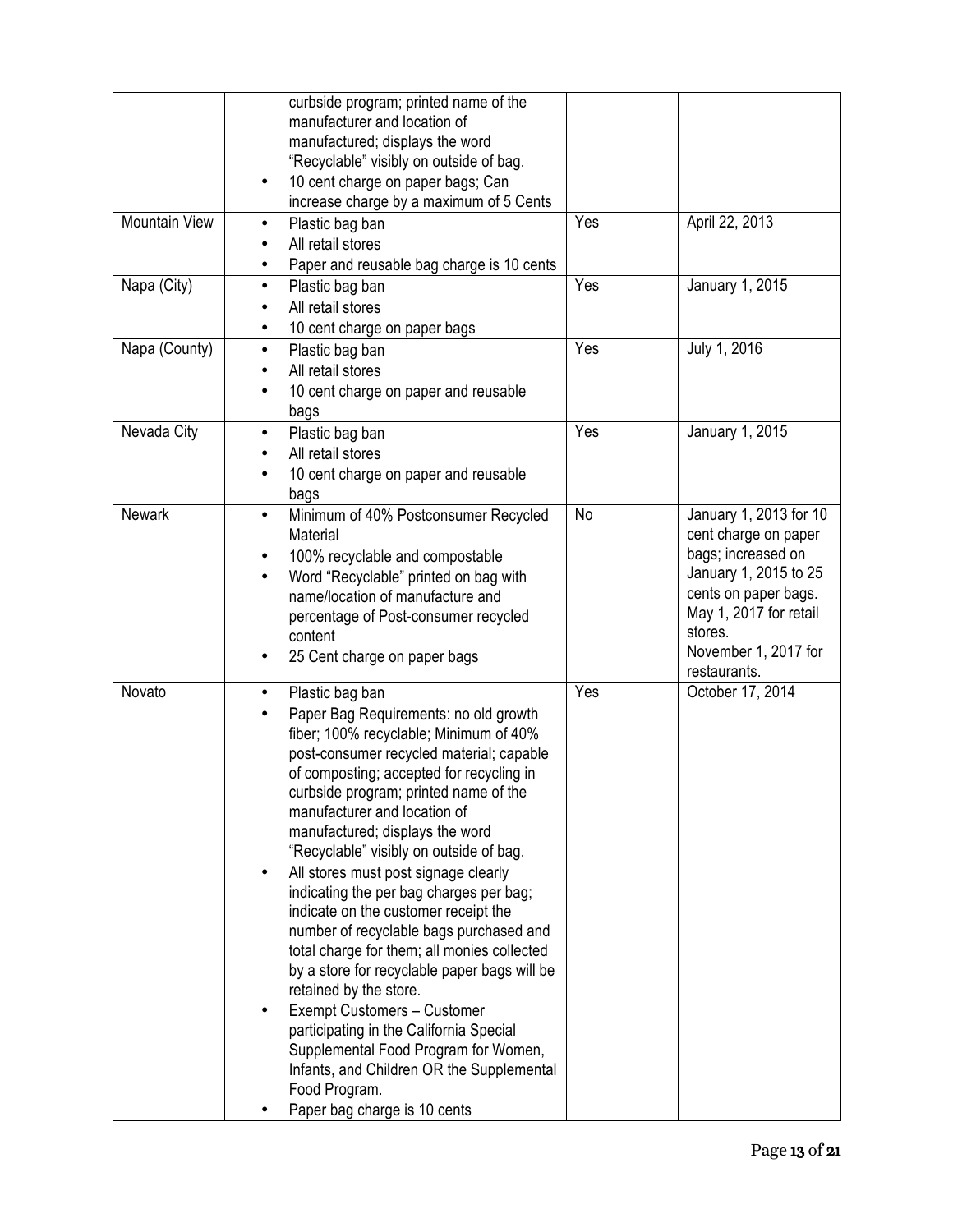| Oakland       | Minimum of 40% Postconsumer Recycled<br>$\bullet$<br>Material<br>100% recyclable and compostable<br>Word "Recyclable" printed on bag with<br>$\bullet$<br>name/location of manufacture and<br>percentage of Post-consumer recycled<br>content<br>25 cent charge on paper bags<br>٠                                                                                                                                                                                                                                                                                                                                                                                                                                                      | No                                                                                                                                                                                                                                                                                      | January 1, 2013 for 10<br>cent charge on paper<br>bags; increased on<br>January 1, 2015 to 25<br>cents on paper bags.<br>May 1, 2017 for retails<br>stores.<br>November 1, 2017 for<br>restaurants. |
|---------------|-----------------------------------------------------------------------------------------------------------------------------------------------------------------------------------------------------------------------------------------------------------------------------------------------------------------------------------------------------------------------------------------------------------------------------------------------------------------------------------------------------------------------------------------------------------------------------------------------------------------------------------------------------------------------------------------------------------------------------------------|-----------------------------------------------------------------------------------------------------------------------------------------------------------------------------------------------------------------------------------------------------------------------------------------|-----------------------------------------------------------------------------------------------------------------------------------------------------------------------------------------------------|
| Oceanside     | Plastic bag ban<br>$\bullet$<br>All retail stores and restaurants<br>10 cent charge on paper and reusable<br>bags                                                                                                                                                                                                                                                                                                                                                                                                                                                                                                                                                                                                                       | No                                                                                                                                                                                                                                                                                      | January 1, 2018                                                                                                                                                                                     |
| Ojai          | Plastic bag ban<br>$\bullet$<br>All retail stores<br>10 cent charge on paper bags in grocery<br>stores                                                                                                                                                                                                                                                                                                                                                                                                                                                                                                                                                                                                                                  | Yes                                                                                                                                                                                                                                                                                     | July 1, 2012                                                                                                                                                                                        |
| Pacific Grove | Plastic bag ban<br>$\bullet$<br>All retail stores<br>10 cent charge on paper bags<br>$\bullet$                                                                                                                                                                                                                                                                                                                                                                                                                                                                                                                                                                                                                                          | Yes                                                                                                                                                                                                                                                                                     | March 1, 2015                                                                                                                                                                                       |
| Pacifica      | Plastic Bag Ban<br>$\bullet$<br>All retail store<br>25 cent charge on paper and reusable<br>bags                                                                                                                                                                                                                                                                                                                                                                                                                                                                                                                                                                                                                                        | Yes                                                                                                                                                                                                                                                                                     | April 22, 2013 for 10<br>cent charge on paper<br>bags; increased on<br>January 1, 2015 to 25<br>cents on paper bags                                                                                 |
| Palm Desert   | Plastic bag ban<br>$\bullet$<br>All retail stores<br>10 cent charge on paper bags                                                                                                                                                                                                                                                                                                                                                                                                                                                                                                                                                                                                                                                       | Yes                                                                                                                                                                                                                                                                                     | July 10, 2014                                                                                                                                                                                       |
| Palm Springs  | Plastic bag ban<br>$\bullet$<br>All retail stores<br>10 cent charge on paper bags                                                                                                                                                                                                                                                                                                                                                                                                                                                                                                                                                                                                                                                       | Yes                                                                                                                                                                                                                                                                                     | November 2014 in<br>supermarket and retail<br>May 2015 all other<br>stores                                                                                                                          |
| Palo Alto     | Paper Bag Requirements: No old-growth<br>fiber; 100% recyclable; contains a<br>minimum of 40% post-consumer recycled<br>content; displays the word "Recyclable"<br>visible on the outside of the bag;<br>manufacturer location and name printed on<br>bag; the percentage of post-consumer<br>recycled content printed on bag.<br>Accurate records of the number and dollar<br>$\bullet$<br>amount collected from recycled paper bags<br>sold each month. City staff can ask for this<br>information up to three times annually and<br>must be provided within seven days of<br>request and signed by responsible agent<br>or officer of the business that the<br>information is accurate and complete.<br>10 cent charge on paper bags | $No -$<br><b>UNLESS:</b><br>Produce or<br>Product bags<br>without<br>handles may<br>be used at<br><b>Food Service</b><br>Establishments<br>to hold<br>containers of<br>food items that<br>are free liquids<br>such as soups<br>or stews that<br>might be<br>susceptible to<br>spilling. | July 1, 2013 for Retail<br>Establishments;<br>November 1, 2013 for<br>all Food Service<br>Establishments                                                                                            |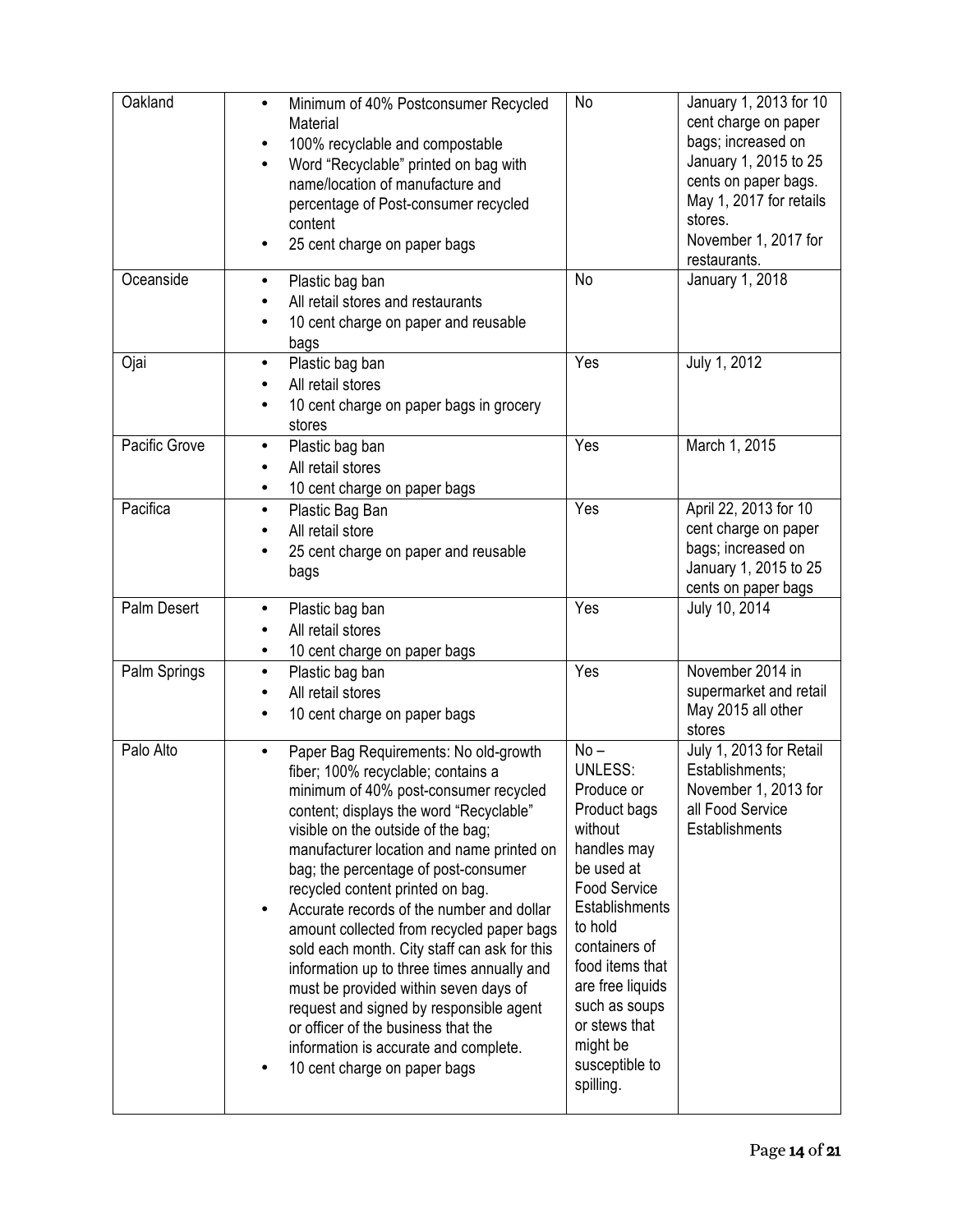| Pasadena      | Plastic bag ban<br>٠                                                                   | Yes       | July 1, 2012 for large   |
|---------------|----------------------------------------------------------------------------------------|-----------|--------------------------|
|               | Large retail, supermarkets and                                                         |           | stores and               |
|               | convenience stores                                                                     |           | supermarkets             |
|               | 10 cent charge on paper bags                                                           |           | December 2012 for        |
|               |                                                                                        |           | convenience stores       |
| Pico Rivera   | Plastic bag ban<br>٠                                                                   | Yes       | July 1, 2016 for large   |
|               | Grocery stores, drug stores and                                                        |           | grocery and drug         |
|               | convenience stores                                                                     |           | stores                   |
|               | 10 cent charge on paper bags<br>$\bullet$                                              |           | July 2017 all            |
|               |                                                                                        |           | convenience and          |
|               |                                                                                        |           | grocery stores           |
| Piedmont      | Minimum of 40% Postconsumer Recycled<br>$\bullet$                                      | No        | January 1, 2013 for 10   |
|               | Material                                                                               |           | cent charge on paper     |
|               | 100% recyclable and compostable<br>٠                                                   |           | bags; increased on       |
|               | Word "Recyclable" printed on bag with<br>$\bullet$                                     |           | January 1, 2015 to 25    |
|               | name/location of manufacture and                                                       |           | cents on paper bags.     |
|               | percentage of Post-consumer recycled                                                   |           |                          |
|               | content                                                                                |           |                          |
| Pittsburg     | 25 cent charge on paper bags<br>٠                                                      | Yes       | January 15, 2014         |
|               | Plastic Bag Ban<br>$\bullet$                                                           |           |                          |
|               | 10 cents per paper bag; 15 cents minimum<br>٠                                          |           |                          |
|               | for first year; 25 cents minimum for second                                            |           |                          |
| Pleasant Hill | year<br>٠                                                                              | <b>No</b> | February 4, 2015         |
|               | Complete Plastic Bag Ban                                                               |           |                          |
|               | Paper Bag Requirements: No old-growth<br>fiber; 100% recyclable; contains a            |           |                          |
|               | minimum of 40% post-consumer recycled                                                  |           |                          |
|               | content; displays the word "Recyclable"                                                |           |                          |
|               | visible on the outside of the bag; the                                                 |           |                          |
|               | percentage of post-consumer recycled                                                   |           |                          |
|               | content printed on bag.                                                                |           |                          |
|               | All stores must indicate on customer                                                   |           |                          |
|               | receipt the number of recycled paper bags                                              |           |                          |
|               | and the total amount charged for the bags.                                             |           |                          |
|               | All stores must keep records of the total                                              |           |                          |
|               | number of paper bags provided; the total                                               |           |                          |
|               | amount of monies collected; and a                                                      |           |                          |
|               | summary of any efforts a store has                                                     |           |                          |
|               | undertaken to promote the use of reusable                                              |           |                          |
|               | bags for a prior of a calendar year. These                                             |           |                          |
|               | records must be made available to the City                                             |           |                          |
|               | manager to review at any time.                                                         |           |                          |
|               | Exempt Customers - Customer                                                            |           |                          |
|               | participating in the California Special                                                |           |                          |
|               | Supplemental Food Program for Women,                                                   |           |                          |
|               | Infants, and Children OR the Supplemental                                              |           |                          |
|               | Food Program.                                                                          |           |                          |
|               | 10 cent charge per paper bag; City Council<br>٠<br>may increase the minimum charge per |           |                          |
|               | paper bag up to no more than 25 cents                                                  |           |                          |
| Pleasanton    | Minimum of 40% Postconsumer Recycled<br>٠                                              | No        | January 1, 2013 for 10   |
|               | Material                                                                               |           | cent charge on paper     |
|               | 100% recyclable and compostable                                                        |           | bags; increased on of 21 |
|               |                                                                                        |           |                          |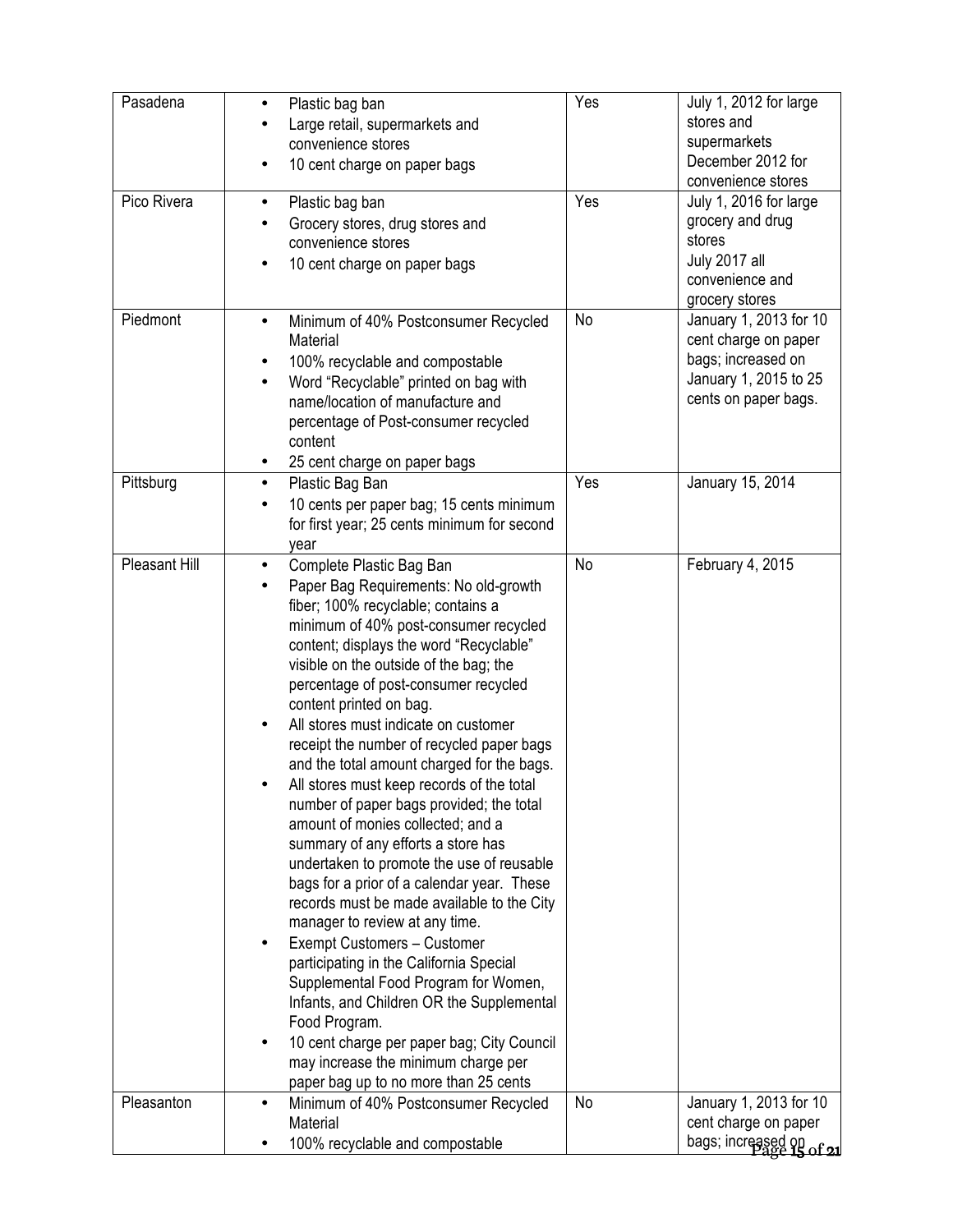|                        | Word "Recyclable" printed on bag with<br>name/location of manufacture and<br>percentage of Post-consumer recycled<br>content<br>25 cent charge on paper bags                                                                                                                                                                                                                                                                                                                                                                                                                                                                                                                                                                                                                                                                                                                                                                                                                          |     | January 1, 2015 to 25<br>cents on paper bags.<br>May 1, 2017 for retail<br>stores.<br>November 1, 2017 for<br>restaurants. |
|------------------------|---------------------------------------------------------------------------------------------------------------------------------------------------------------------------------------------------------------------------------------------------------------------------------------------------------------------------------------------------------------------------------------------------------------------------------------------------------------------------------------------------------------------------------------------------------------------------------------------------------------------------------------------------------------------------------------------------------------------------------------------------------------------------------------------------------------------------------------------------------------------------------------------------------------------------------------------------------------------------------------|-----|----------------------------------------------------------------------------------------------------------------------------|
| Portola Valley         | Plastic Bag Ban<br>25 cent charge per paper bag                                                                                                                                                                                                                                                                                                                                                                                                                                                                                                                                                                                                                                                                                                                                                                                                                                                                                                                                       | Yes | April 22, 2013 for 10<br>cents; increased on<br>January 1, 2015 to 25<br>cents per bag.                                    |
| Redwood City           | Plastic Bag Ban<br>25 cent charge per paper bag                                                                                                                                                                                                                                                                                                                                                                                                                                                                                                                                                                                                                                                                                                                                                                                                                                                                                                                                       | Yes | October 1, 2013 for 10<br>cents; increased on<br>January 1, 2015 to 25<br>cents per bag.                                   |
| Richmond               | Plastic Bag Ban<br>٠<br>Minimum of 5 cent charge per paper bag;<br>two years after effective date increase to<br>minimum of 10 cent charge for paper bags                                                                                                                                                                                                                                                                                                                                                                                                                                                                                                                                                                                                                                                                                                                                                                                                                             | Yes | January 1, 2014 for 5<br>Cents; Increased to 10<br>Cents on January 1,<br>2016                                             |
| Ross                   | Complete Plastic Bag Ban<br>$\bullet$<br>Paper Bag Requirements: No old-growth<br>fiber; 100% recyclable; minimum of 40%<br>post-consumer recycled material; capable<br>of composting; accepted for curbside<br>program; printed name and location of<br>manufacturer on bag; percentage of<br>postconsumer recycled material used; and<br>displays the word "Recyclable" visibly<br>outside of the bag.<br>All stores must post signage clearly<br>indicating the per bag charge for recyclable<br>paper carryout bags.<br>All stores must indicate on customer<br>receipt the number of recyclable paper<br>bags purchased and total amount charged.<br>All monies collected by a store for<br>recyclable paper bags will be retained by<br>the store.<br>Exempt Customers - Customer<br>$\bullet$<br>participating in the California Special<br>Supplemental Food Program for Women,<br>Infants, and Children OR the Supplemental<br>Food Program.<br>10 cent charge per paper bag | No  | October 2015                                                                                                               |
| Sacramento<br>(City)   | Plastic bag ban<br>$\bullet$<br>All grocery, drug and convenience stores<br>10 cent charge on paper and reusable<br>bags                                                                                                                                                                                                                                                                                                                                                                                                                                                                                                                                                                                                                                                                                                                                                                                                                                                              | Yes | January 1, 2016                                                                                                            |
| Sacramento<br>(County) | Plastic bag ban<br>All grocery, drug and convenience stores<br>10 cent charge on paper and reusable<br>bags                                                                                                                                                                                                                                                                                                                                                                                                                                                                                                                                                                                                                                                                                                                                                                                                                                                                           | Yes | July 1, 2016                                                                                                               |
| Salinas                | Plastic bag ban                                                                                                                                                                                                                                                                                                                                                                                                                                                                                                                                                                                                                                                                                                                                                                                                                                                                                                                                                                       | Yes | April 1, 2015                                                                                                              |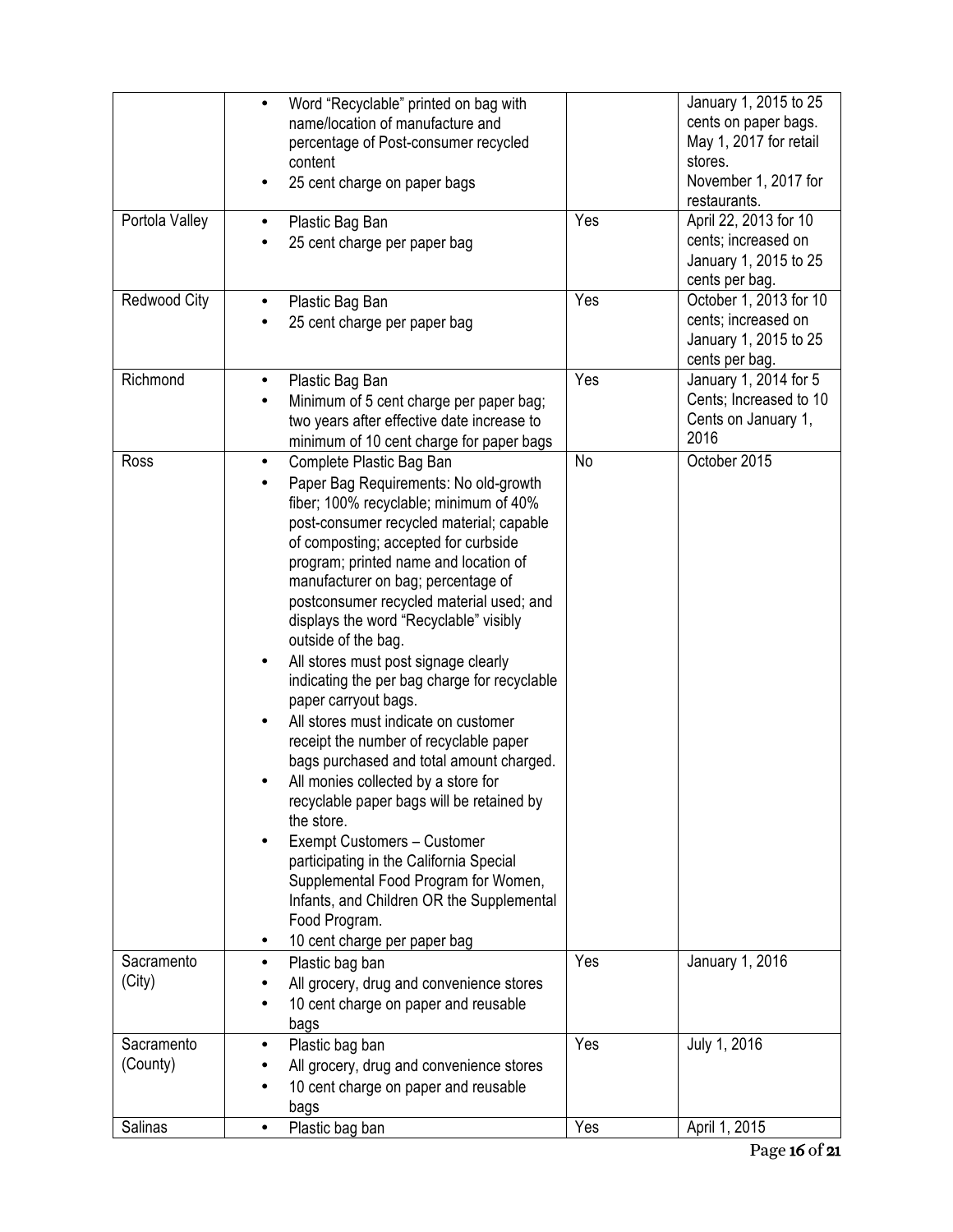|               | All retail stores<br>$\bullet$<br>10 cent charge on paper and reusable                                                                                                                                                                                                                                                                                                                                                                                                                                                                                                                                                                                                                                                                                                                                                                                                                                                                                                                                            |     |                                                                                                                                             |
|---------------|-------------------------------------------------------------------------------------------------------------------------------------------------------------------------------------------------------------------------------------------------------------------------------------------------------------------------------------------------------------------------------------------------------------------------------------------------------------------------------------------------------------------------------------------------------------------------------------------------------------------------------------------------------------------------------------------------------------------------------------------------------------------------------------------------------------------------------------------------------------------------------------------------------------------------------------------------------------------------------------------------------------------|-----|---------------------------------------------------------------------------------------------------------------------------------------------|
| San Anselmo   | bags<br>Recyclable Paper Bag Requirements: No<br>old-growth fiber; 100% recyclable; contains<br>40% post-consumer recycled material;<br>capable of composting; accepted for<br>recycling in curbside program; printed on<br>bag the name of the manufacturer and the<br>location; displays the work "Recyclable" in<br>a visible manner on the outside of bag.<br>All stores shall provide or make available<br>to customer only paper or reusable bags<br>for purchase.<br>All stores must: post signage clearly<br>$\bullet$<br>indicating the per bag charge for recyclable<br>paper; indicate on customer receipt the<br>number of paper bags provided and the<br>total amount charged for the bags; all<br>monies collected by a store for recyclable<br>bags will be retained by the store.<br>Exempt Customers - Customer<br>participating in the California Special<br>Supplemental Food Program for Women,<br>Infants, and Children OR the Supplemental<br>Food Program.<br>10 cent charge per paper bag | No  | January 1, 2015                                                                                                                             |
| San Bruno     | Plastic bag ban<br>$\bullet$<br>25 cent charge on paper bags                                                                                                                                                                                                                                                                                                                                                                                                                                                                                                                                                                                                                                                                                                                                                                                                                                                                                                                                                      | Yes | April 22, 2013 for 10<br>cent charge on paper<br>bags; increased on<br>January 1, 2015 to 25<br>cents on paper bags.                        |
| San Carlos    | Plastic bag ban<br>25 cent charge on paper bags                                                                                                                                                                                                                                                                                                                                                                                                                                                                                                                                                                                                                                                                                                                                                                                                                                                                                                                                                                   | Yes | July 1, 3013 for 10<br>cent charge on paper<br>bags; increased on<br>January 1, 2015 to 25<br>cents on paper bags.                          |
| San Diego     | Plastic bag ban<br>$\bullet$<br>All retail stores<br>10 cent charge on paper and reusable<br>bags                                                                                                                                                                                                                                                                                                                                                                                                                                                                                                                                                                                                                                                                                                                                                                                                                                                                                                                 | Yes | September 2016                                                                                                                              |
| San Francisco | Expands existing plastic bag ordinance to<br>$\bullet$<br>all retail stores, including restaurants.<br>Paper Bag Requirements: 100%<br>$\bullet$<br>recyclable, accepted for curbside recycling<br>collection program; no old-growth fiber;<br>minimum of 40% post-consumer recycled<br>content; displays the word "Recyclable"<br>visibly outside of bag; printed<br>name/location of manufacturer on bag;<br>printed percentage of post-consumer<br>recycled content on bag.                                                                                                                                                                                                                                                                                                                                                                                                                                                                                                                                    | No  | November 20, 2007;<br>expand to all retail<br>stores effective<br>October, 1 2012;<br>effective July 1, 2013<br>for Food<br>Establishments. |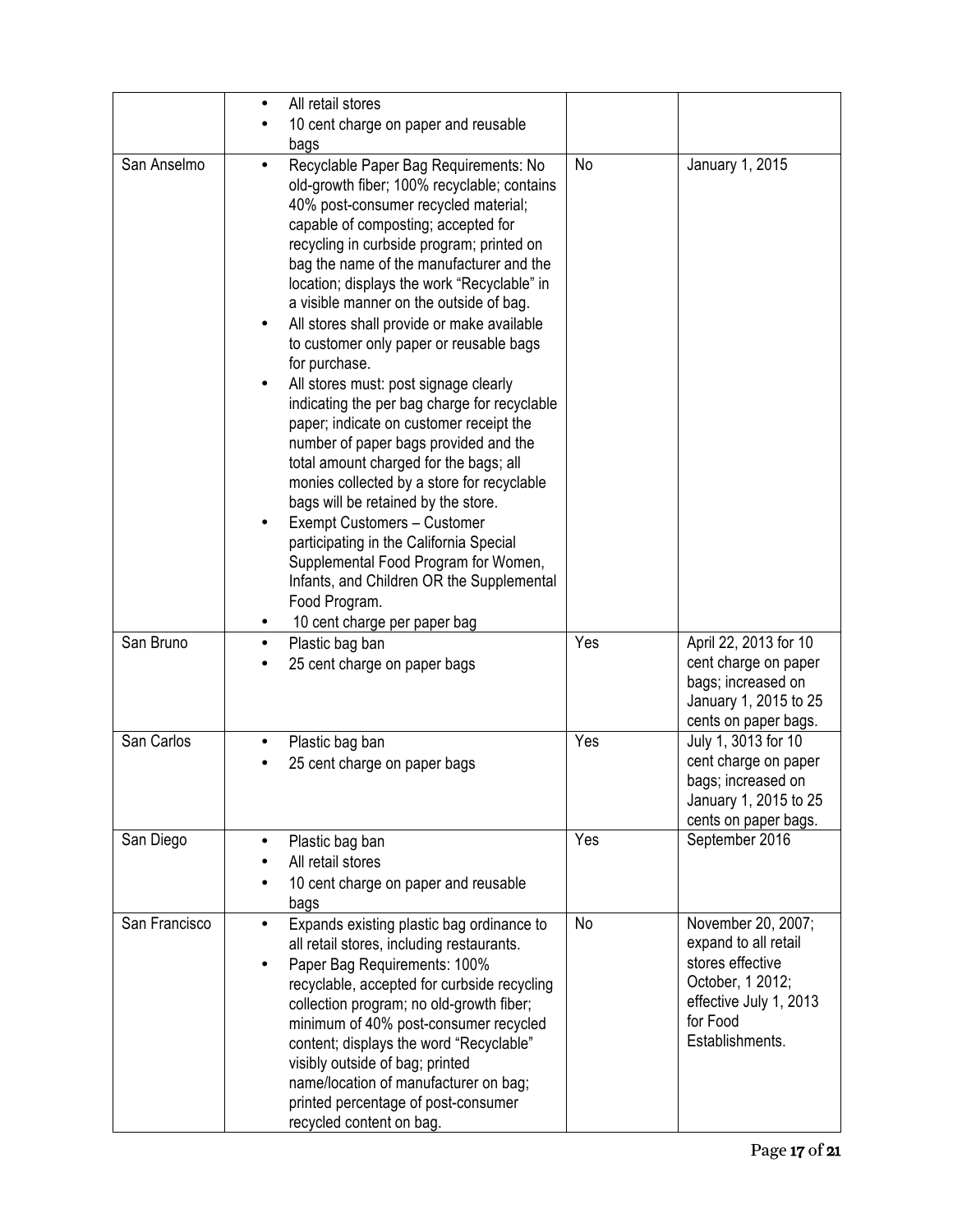| San Jose                  | The amount charged for recycled paper<br>bag shall be separately stated on receipt<br>provided to customer.<br>10 cent charge on checkout paper and<br>compostable plastic bags first 2 yrs; 25<br>cents after 2 yrs.<br>Plastic bag ban<br>$\bullet$                                                                                                                                                                                    | Yes | January 1, 2012                                                                                                                                                                                    |
|---------------------------|------------------------------------------------------------------------------------------------------------------------------------------------------------------------------------------------------------------------------------------------------------------------------------------------------------------------------------------------------------------------------------------------------------------------------------------|-----|----------------------------------------------------------------------------------------------------------------------------------------------------------------------------------------------------|
|                           | All retail<br>10 cent charge on paper bags.                                                                                                                                                                                                                                                                                                                                                                                              |     |                                                                                                                                                                                                    |
| San Leandro               | Minimum of 40% Postconsumer Recycled<br>$\bullet$<br>Material<br>100% recyclable and compostable<br>٠<br>Word "Recyclable" printed on bag with<br>name/location of manufacture and<br>percentage of Post-consumer recycled<br>content<br>25 cent charge on paper bags                                                                                                                                                                    | No  | January 1, 2013 for 10<br>cent charge on paper<br>bags; increased on<br>January 1, 2015 to 25<br>cents on paper bags.<br>May 1, 2017 for retail<br>stores.<br>November 1, 2017 for<br>restaurants. |
| San Mateo<br>(City)       | Plastic Bag Ban<br>25 cent charge per paper bag                                                                                                                                                                                                                                                                                                                                                                                          | Yes | June 6, 2013 for 10<br>cents; increased on<br>January 1, 2015 to 25<br>cents.                                                                                                                      |
| San Mateo<br>County       | For all unincorporated territories<br>$\bullet$<br>Paper Bag Requirements: No old-growth<br>fiber; 100% recyclable; contains a<br>minimum of 40% post-consumer recycled<br>content; displays the word "Recyclable" or<br>"Reusable" visible on the outside of the<br>bag; The name and location of<br>manufacture printed on bag; the<br>percentage of post-consumer recycled<br>content printed on bag.<br>25 cent charge on paper bags | Yes | April 22, 2013 for 10<br>cents; increased on<br>January 1, 2015 to 25<br>cents.                                                                                                                    |
| San Pablo                 | Plastic bag ban<br>All retail stores<br>5 cent charge on paper bags increased to<br>10 cent in 2 years of effective date                                                                                                                                                                                                                                                                                                                 | Yes | January 1, 2014                                                                                                                                                                                    |
| San Rafael                | Plastic bag ban<br>All grocery, drug and convenience stores<br>10 cent charge per paper bags                                                                                                                                                                                                                                                                                                                                             | Yes | September 15, 2014<br>Council will review<br>Ordinance in Fall of<br>2015 to possibly<br>include restaurants.                                                                                      |
| Santa Barbara<br>(City)   | Plastic bag ban<br>$\bullet$<br>All grocery, drug and convenience stores<br>10 cent charge per paper bags                                                                                                                                                                                                                                                                                                                                | Yes | April 15, 2014 in<br>supermarkets and<br>drugstores<br>October 15, 2014 in<br>convenience stores                                                                                                   |
| Santa Barbara<br>(County) | Plastic bag ban<br>All grocery, drug, convenience and liquor<br>stores                                                                                                                                                                                                                                                                                                                                                                   | Yes | March 2016 for<br>supermarkets and<br>drugstores                                                                                                                                                   |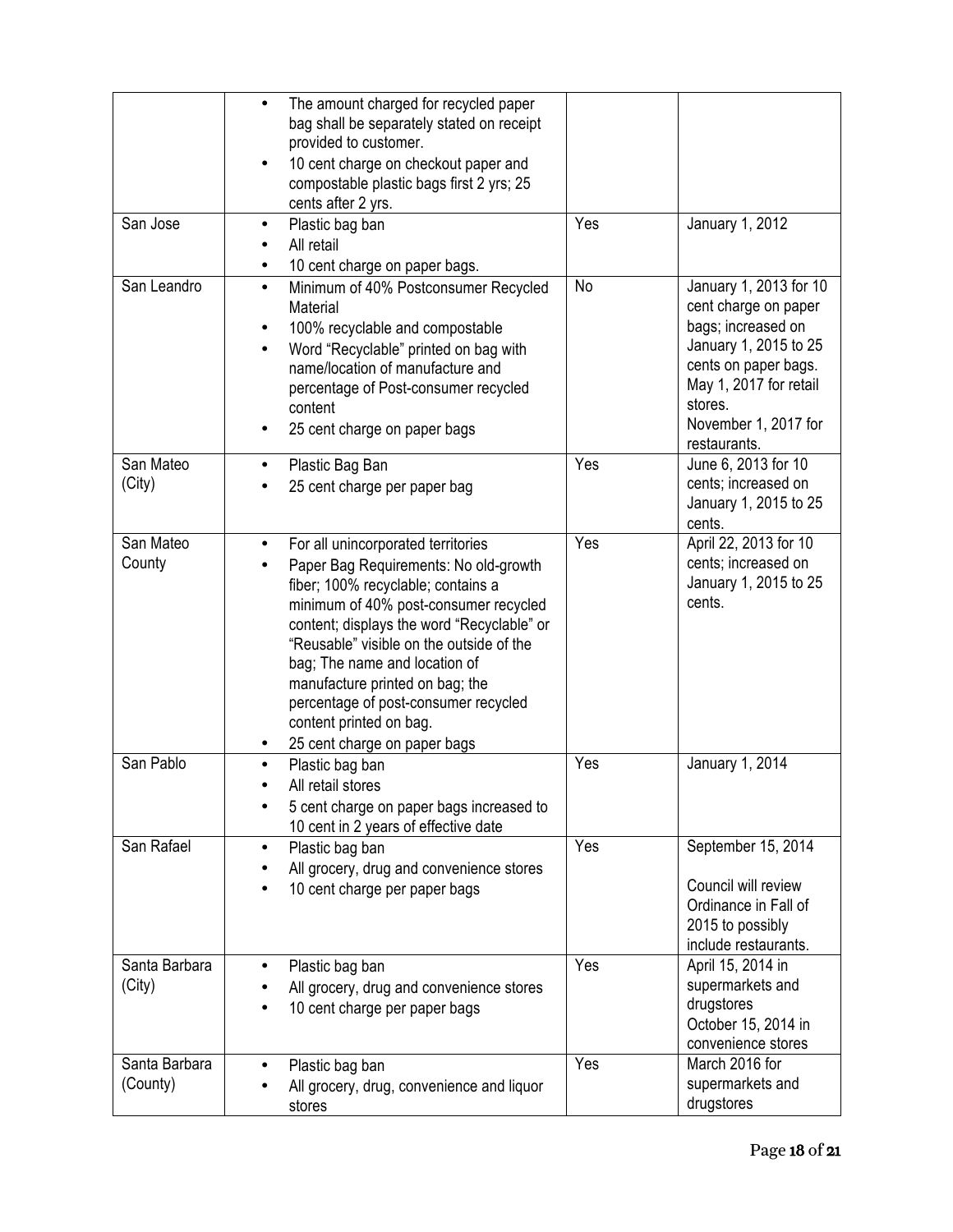|                       | 10 cent charge per paper and reusable<br>bags                                           |           | September 2016 for<br>convenience and liquor |
|-----------------------|-----------------------------------------------------------------------------------------|-----------|----------------------------------------------|
|                       |                                                                                         |           | stores                                       |
| Santa Clara<br>(City) | Plastic bag ban<br>$\bullet$<br>15 cent charge on paper bags<br>$\bullet$               | Yes       | December 1, 2014                             |
| Santa Clara           | Plastic bag ban for unincorporated areas of<br>$\bullet$                                | Yes       | January 2012                                 |
| (County)              | the County                                                                              |           |                                              |
| Santa Cruz            | 15 cent charge on paper bags<br>$\bullet$<br>Plastic bag ban<br>$\bullet$               | Yes       | April 10, 2013 for 10                        |
| (City)                | 10 cent charge on paper bags first year; 25                                             |           | cent charge on paper                         |
|                       | cents per bag after.                                                                    |           | bags; increased on                           |
|                       |                                                                                         |           | April 10, 2014 to 25                         |
| Santa Cruz            | $\bullet$                                                                               | No        | cents on paper bags.<br>March 20, 2012       |
| County                | Complete Plastic Bag Ban for<br>unincorporated areas.                                   |           |                                              |
|                       | Paper Bag Requirements: 40% post-<br>$\bullet$                                          |           |                                              |
|                       | consumer recycled fiber; accepted in                                                    |           |                                              |
|                       | curbside recycling programs.                                                            |           |                                              |
|                       | 10 cent charge on paper bags first year; 25<br>٠<br>cents after.                        |           |                                              |
| Santa Rosa            | Plastic bag ban<br>$\bullet$                                                            | Yes       | September 1, 2014                            |
|                       | 10 cent charge on paper bags<br>$\bullet$                                               |           |                                              |
| Santa Monica          | Plastic bag ban<br>$\bullet$                                                            | Yes       | September 1, 2011                            |
|                       | 10 cent charge on paper bags                                                            |           |                                              |
| Sausalito             | Plastic bag ban<br>$\bullet$                                                            | <b>No</b> | October 14, 2014                             |
|                       | Paper Bag Requirements: no old growth<br>$\bullet$<br>fiber; 100% recyclable; 40% post- |           |                                              |
|                       | consumer recycled material; capable of                                                  |           |                                              |
|                       | composting; accepted for recycling in                                                   |           |                                              |
|                       | curbside programs; has printed name of                                                  |           |                                              |
|                       | manufacturer and location of manufactured                                               |           |                                              |
|                       | on bag; printed the postconsumer recycled                                               |           |                                              |
|                       | material used; displays the word<br>"Recyclable" in visible manner on bag.              |           |                                              |
|                       | All Stores must: post signage clearly                                                   |           |                                              |
|                       | indicating the per bag charge for recyclable                                            |           |                                              |
|                       | paper; indicated on customer receipt the                                                |           |                                              |
|                       | number of paper bags provided and total                                                 |           |                                              |
|                       | amount charged.<br>All monies collected will be retained by the                         |           |                                              |
|                       | store.                                                                                  |           |                                              |
|                       | Exempt Customers - Customer                                                             |           |                                              |
|                       | participating in the California Special                                                 |           |                                              |
|                       | Supplemental Food Program for Women,                                                    |           |                                              |
|                       | Infants, and Children OR the Supplemental<br>Food Program.                              |           |                                              |
|                       | 10 cent charge on paper bags                                                            |           |                                              |
| Seaside               | Plastic bag ban<br>$\bullet$                                                            | Yes       | September 20, 2015                           |
|                       | All retail stores                                                                       |           |                                              |
|                       | 10 cent charge on paper bags                                                            |           |                                              |
| Solana Beach          | Plastic bag ban<br>$\bullet$                                                            | Yes       | May 9, 2012                                  |
|                       | Charge on paper bags                                                                    |           | Page 19 of 21                                |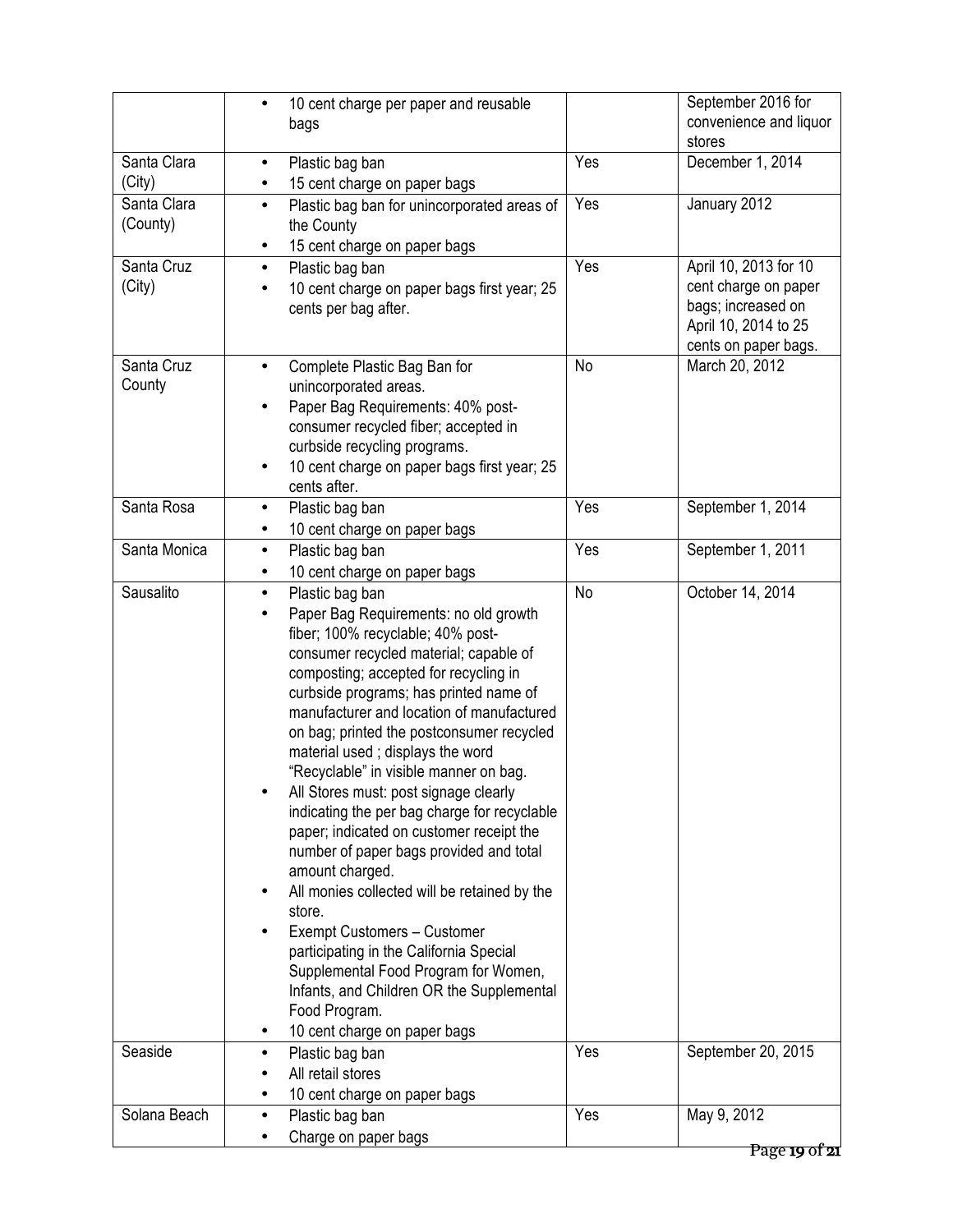| Soledad                | Plastic bag ban<br>$\bullet$<br>All retail stores<br>10 cent charge on paper bags                                                                                                                                                                                                                                                                                                                                                                                                                                                                                                                                                                                                                                                                           | Yes            | May 1, 2015                                                                                                         |
|------------------------|-------------------------------------------------------------------------------------------------------------------------------------------------------------------------------------------------------------------------------------------------------------------------------------------------------------------------------------------------------------------------------------------------------------------------------------------------------------------------------------------------------------------------------------------------------------------------------------------------------------------------------------------------------------------------------------------------------------------------------------------------------------|----------------|---------------------------------------------------------------------------------------------------------------------|
| South Lake<br>Tahoe    | Plastic bag ban<br>$\bullet$<br>All retail stores and restaurants<br>Small retailers excluded<br>$\bullet$                                                                                                                                                                                                                                                                                                                                                                                                                                                                                                                                                                                                                                                  | N <sub>o</sub> | January 15, 2014                                                                                                    |
| South<br>Pasadena      | Plastic bag ban<br>$\bullet$<br>All grocery, drug and convenience stores<br>and farmer's markets<br>10 cent charge on paper bags<br>$\bullet$                                                                                                                                                                                                                                                                                                                                                                                                                                                                                                                                                                                                               | Yes            | October 2014 for large<br>stores and farmer's<br>markets<br>December 2014 all<br>other covered stores               |
| South San<br>Francisco | Plastic bag ban<br>$\bullet$<br>25 cent charge on paper and reusable<br>bags                                                                                                                                                                                                                                                                                                                                                                                                                                                                                                                                                                                                                                                                                | Yes            | April 22, 2013 for 10<br>cent charge on paper<br>bags; increased on<br>January 1, 2015 to 25<br>cents on paper bags |
| St. Helena             | Plastic bag ban<br>٠<br>All retail stores<br>10 cent charge on paper bags<br>٠                                                                                                                                                                                                                                                                                                                                                                                                                                                                                                                                                                                                                                                                              | Yes            | July 1, 2015                                                                                                        |
| Sunnyvale              | Plastic bag ban<br>$\bullet$<br>Paper Bag requirements: 40% Post<br>consumer material.<br>All stores must itemize the number of bags<br>$\bullet$<br>sold and total price on customer receipt.<br>All stores must keep accurate records<br>$\bullet$<br>showing the total number of recyclable<br>paper bags provided and total number of<br>reusable bags provided and total amount<br>of monies collected for providing recyclable<br>paper bags/reusable bags for a minimum<br>of 3 years.<br>10 cent charge on paper bags<br>Exempt Customers - Customer<br>participating in the California Special<br>Supplemental Food Program for Women,<br>Infants, and Children OR the Supplemental<br>Food Program.<br>10 cent charge on paper bags.<br>$\bullet$ | <b>No</b>      | March 20, 2012                                                                                                      |
| Tiburon                | Plastic bag ban<br>$\bullet$<br>Paper Bag Requirements: no old growth<br>fiber; 100% recyclable; 40% post-<br>consumer recycled material; capable of<br>composting; accepted for recycling in<br>curbside programs; has printed name of<br>manufacturer and location of manufactured<br>on bag; printed the postconsumer recycled<br>material used; displays the word<br>"Recyclable" in visible manner on bag.<br>All stores must make reusable bags<br>available for purchase by a customer.<br>Exempt Customers - Customer<br>participating in the California Special                                                                                                                                                                                    | No             | September 3, 2014                                                                                                   |